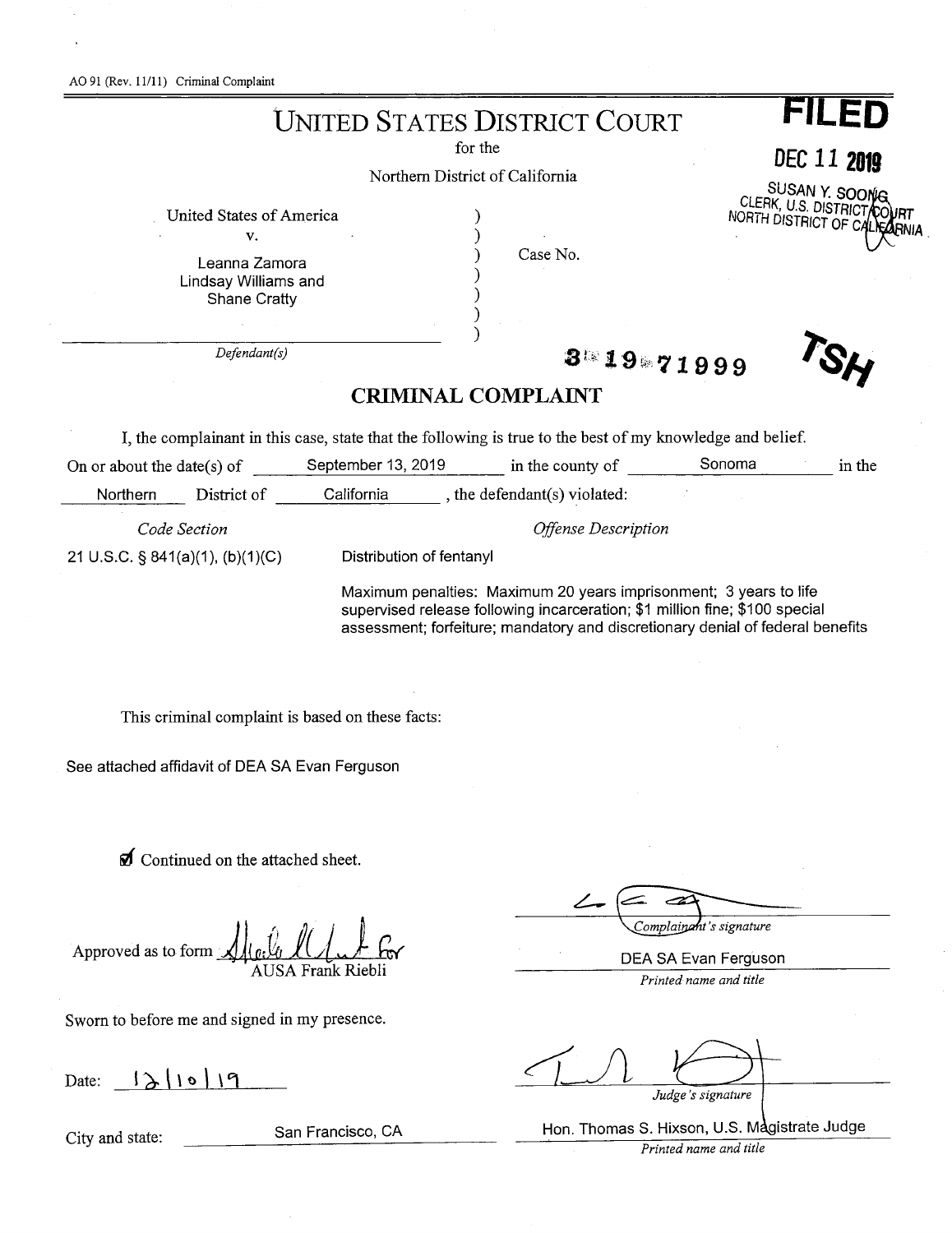### AFFIDAVIT IN SUPPORT OF CRIMINAL COMPLAINT

I, Evan Ferguson, a Special Agent with the Drug Enforcement Administration ("DEA"), being duly sworn, hereby declare as follows:

### I. INTRODUCTION

1. I submit this Affidavit in support of a criminal complaint charging Leanna ZAMORA, Lindsay WILLIAMS, and Shane CRATTY with distribution of a fentanyl resulting in serious bodily injury and death, in violation of 21 U.S.C.  $\S$ § 841(a)(1) and (b)(1)(C), and in support of warrants for their arrest.

2. <sup>I</sup>make this Affidavit based on personal knowledge obtained as a result of my direct participation in this investigation, conversations with other law enforcement officers who are familiar with this investigation, and upon information obtained from, but not limited to, the following sources which I believe to be reliable: oral and written reports about this investigation from various law enforcement agencies, including the Santa Rosa Police Department; reports and transcripts of eyewitness interviews; and laboratory and autopsy reports.

3. Because this Affidavit is made for the limited purpose of obtaining the complaint and arrest warrants, I have not set forth each and every fact learned during the course of this investigation. Rather, I have set forth only those facts that I believe are necessary to establish probable cause for the complaint and warrants. Unless otherwise indicated, where I recount actions, conversations, and statements of others, I recount them in substance and in part.

### II. AFFIANT'S QUALIFICATIONS

4. I am an investigator or law enforcement officer of the United States, within the meaning of 18 U.S.C. \$ 2510(7), and I am empowered by law to conduct investigations of, and to make arrests for, the offenses enumerated in 18 U.S.C. § 2516.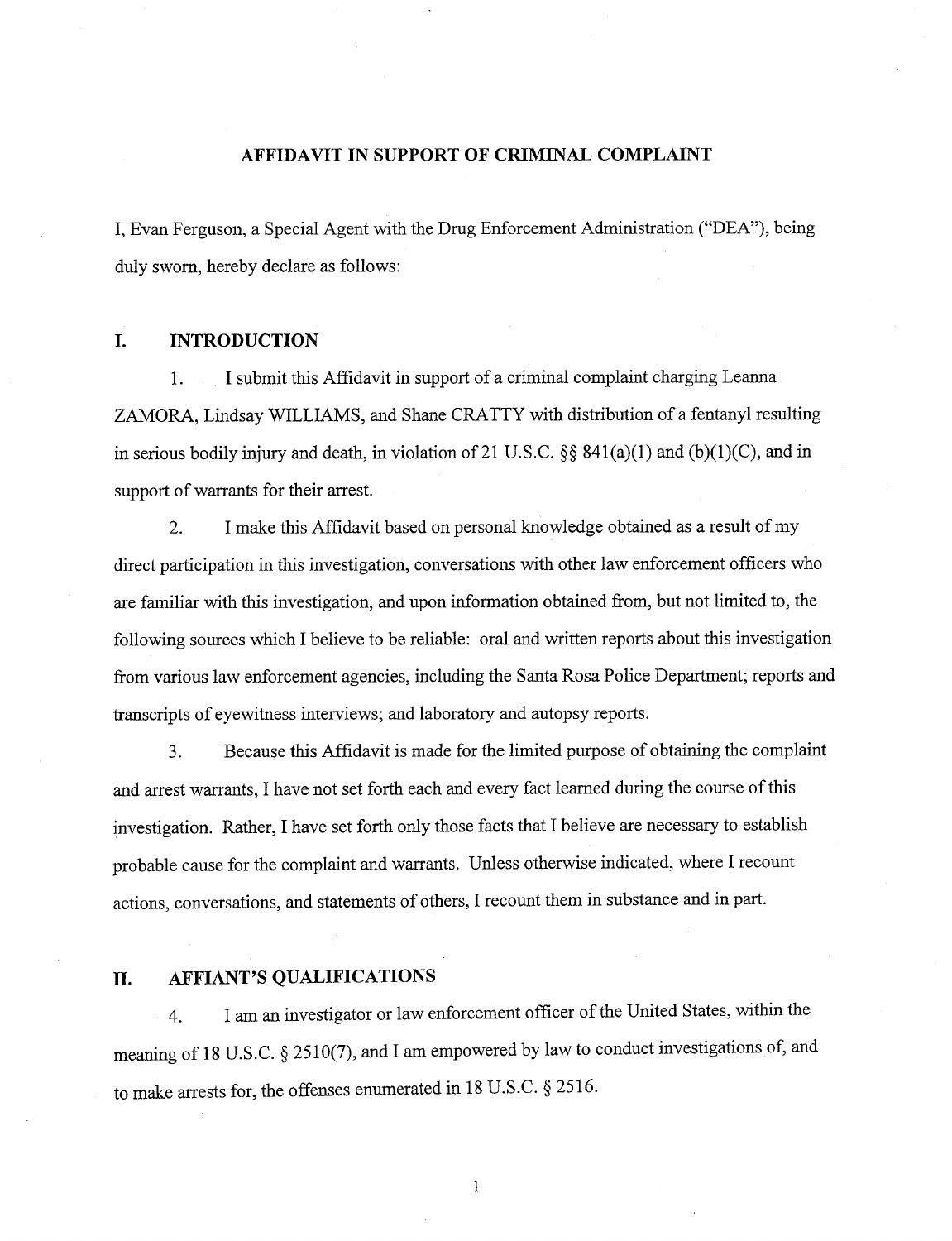5. I am a Special Agent ("SA") employed by the DEA, and have been since October of 2018. I am currently assigned to the Santa Rosa Resident Office of the San Francisco Field Division. I am authorized and presently assigned to investigate and enforce violations of the Controlled Substance Act ("CSA") and other violations of federal law. I am the DEA case agent assigned to the investigation described in this affidavit, and in that capacity I have been working with officers from the Santa Rosa Police Department, which initiated the investigation (as described below).

6. Prior to becoming a DEA Special Agent, I worked as a Texas State Police Officer with the Texas Alcoholic Beverage Commission ("TABC") from Sept 2013 until March 2018. During my employment with TABC, I conducted police investigations relating to drug traffrcking, gambling, alcoholic beverage code violations, vehicular homicide, criminal negligence, as well as money laundering and other criminal acts relating to the alcoholic beverage industry. My training from TABC included: police procedure, operations, criminal law, criminal procedure, interviews and interrogations, defensive tactics, firearm proficiency, first responder frst aid, use of deadly force, to include other police and investigative subjects. Prior to working for TABC, I was employed by the United States Army Criminal Investigation Command as a CID SA from June 2010 until Sept 2013, where I received instruction in felony level investigations to include; homicide, suicide, major theft, burglary, sexual assault, as well as crime scene processing, interview and interrogations, evidence handling and forensics techniques and executive protection. My duties as a US Army CID Special Agent included executive protection details, suicide investigations, and sexual assault investigations.

7. During my employment with DEA, I received 16 weeks of fulI time, formalized training at the DEA Basic Agent Training Academy in Quantico, Virginia from July 2018 until October 201g. This included, but was not limited to: drug identification, detection, interdiction, undercover operations, money laundering techniques, transportation, concealment, sales of narcotics, investigation of individuals and organizations involving the smuggling, cultivation,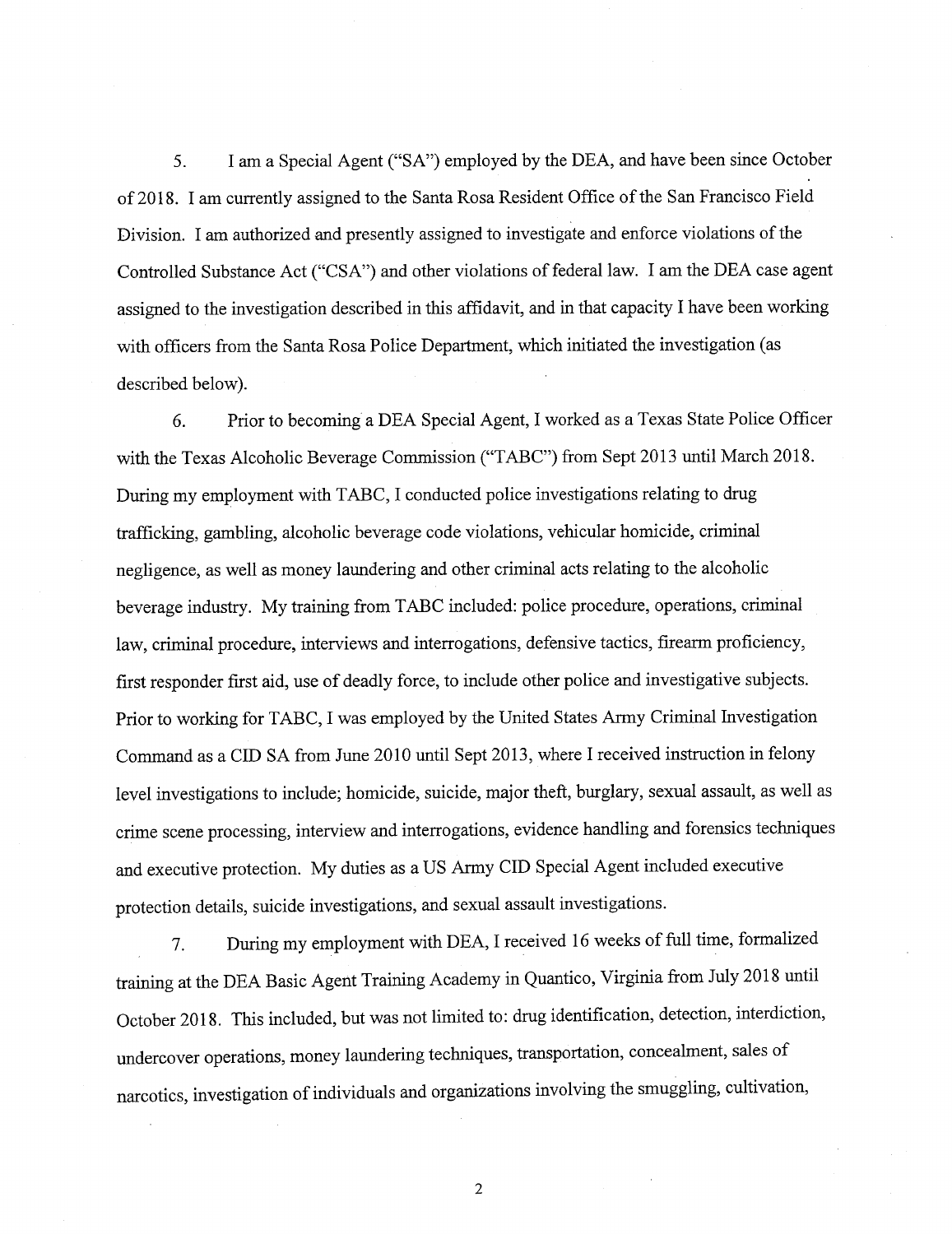manufacturing, and illicit trafficking of controlled substances, interviews and interrogations, defensive tactics, firearm proficiency, and legal instruction.

8. In the course of my duties as a SA, I have conducted or participated in physical surveillance, search warrants, informant debriefings, witness interviews, and reviewing recorded drug trafficking activities. I have also analyzed documents, telephones, real property, public records, and financial transactions for evidence of illegal narcotics trafficking. I have received several hundred hours of training in various investigative techniques, to include: controlled substance identification, the methods and means of narcotics violators, narcotics packaging, narcotics paraphernalia and terminology, narcotics prices, freld testing of narcotics, interview and interrogation techniques, surveillance techniques, undercover operations, confidential source management, and the effects of controlled substances on abusers. Through my training, education and experience, I am familiar with identifying illegal drugs, the methods narcotics traffrckers use to import, manufacture, and distribute illicit and illegal drugs, the payment methods for buying and selling illicit drugs, and the methods drug traffickers use to avoid law enforcement detection, including disguising the source and illegal nature of drug proceeds. I continue to keep informed about current and emerging narcotic traffrcking trends and practices by reading periodicals, intelligence briefs, and training literature. I also maintain regular contact with Special Agents, and other law enforcement personnel to remain up to date with current trends of drug traffickers.

9. <sup>I</sup>have had numerous conversations with other experienced DEA SAs, state and local officers regarding narcotics and narcotics-related subjects for the purpose of expanding and developing my expertise in the area of identification, sales, possession for sale, and distribution of narcotics and methods of operation of narcotics traffickers.

10. <sup>I</sup>have been involved in numerous interviews of cooperating sources, and individuals involved in illegal trafficking in drugs and other substances and have had numerous discussions regarding their various operations. I have read official reports of similar interviews by other experienced DEA SAs and other law enforcement officers that are experienced in drug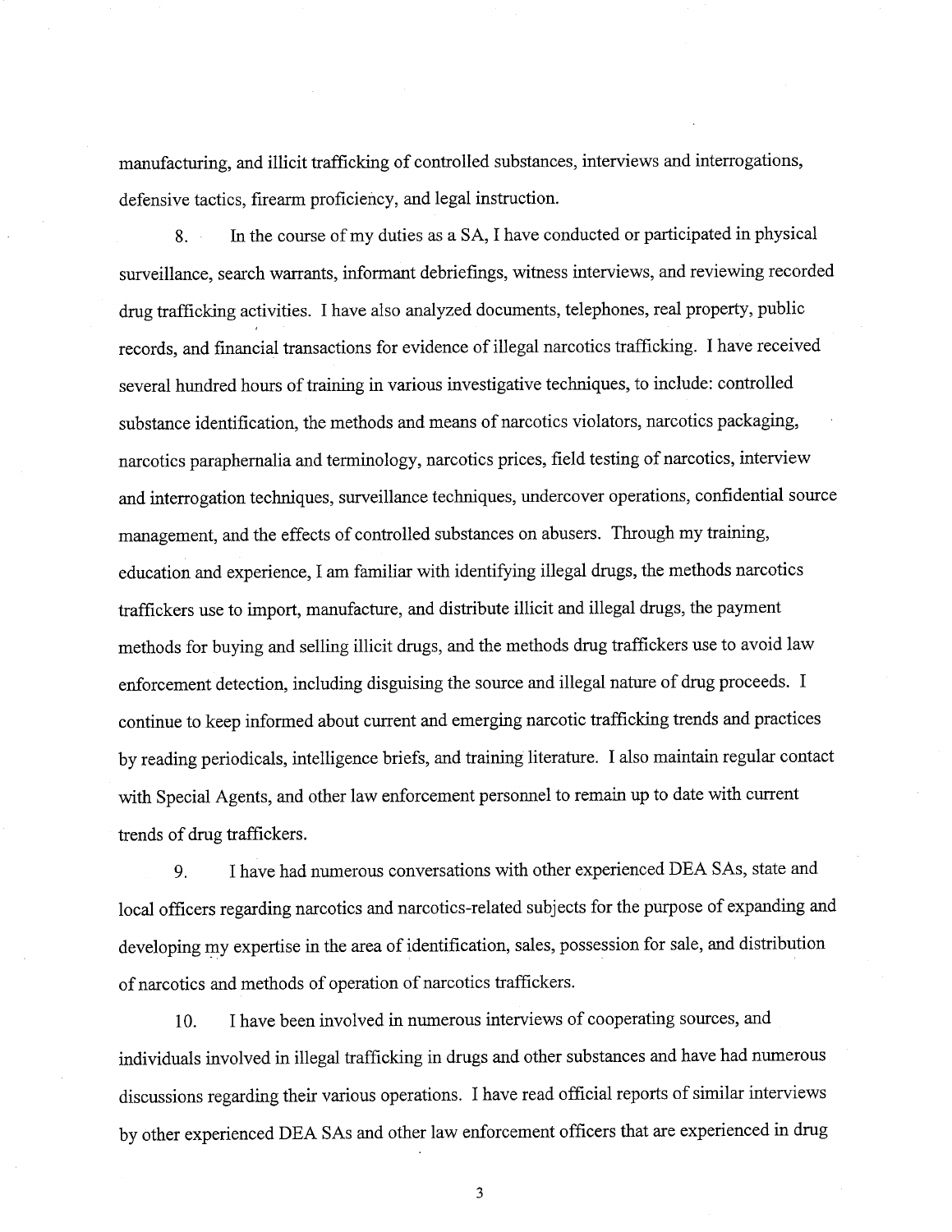related investigations. As a result of my experience, I have encountered and become familiar with the day to day operations and the various tools, methods, trends, paraphernalia, and related articles utilized by various traffrckers in their efforts to possess, import, conceal, and distribute controlled substances.

11. My tra:ining and experience is based on my formalized training, as well as by drawing on knowledge of other DEA SAs, other federal agencies, and state and local law enforcement officers who are experienced in the field of investigating controlled substance violations. Additionally, I have had contact with narcotics traffrckers and informants and have discussed with them the manufacture, importation, concealment, packaging, sales, use, distribution, and transportation methods utilized by narcotics traffickers and Drug Trafficking Organizations ("DTOs"). As a result, I have become familiar with the operations and the various tools, methods, trends, paraphemalia, conveyances, and related articles utilized by various traffickers in their efforts to manufacture, import, conceal, package, sell, use, distribute, and transport narcotics. Since starting my career at DEA, I have participated in investigations involving seizures of cocaine, methamphetamine, heroin, THC extract, and marijuana. I have also participated in investigations involving undercover operations, physical surveillance, and the monitoring of movements and habits of narcotics traffickers. I have participated in the execution of search and arrest warrants at narcotics traffickers' residences, vehicles and other buildings.

### III. PROBABLE CAUSE TO ISSUE TIIE COMPLAINTS AND ARREST WARRANTS

### A. The Child Yictim and the Father Yictim Died as a Result of Fentanyl Intoxication.

12. On September 14, 2019 at approximately 12:50 p.m., officers from the Santa Rosa Police Department ("SRPD") and paramedics were dispatched to a house on Darek Drive in Santa Rosa for a report of an unresponsive male subject. When they arrived, they found <sup>a</sup> 13-month old boy (the "Child Victim") lying on the floor in a back bedroom. The Child Victim's mother had discovered him and was desperately attempting to resuscitate him.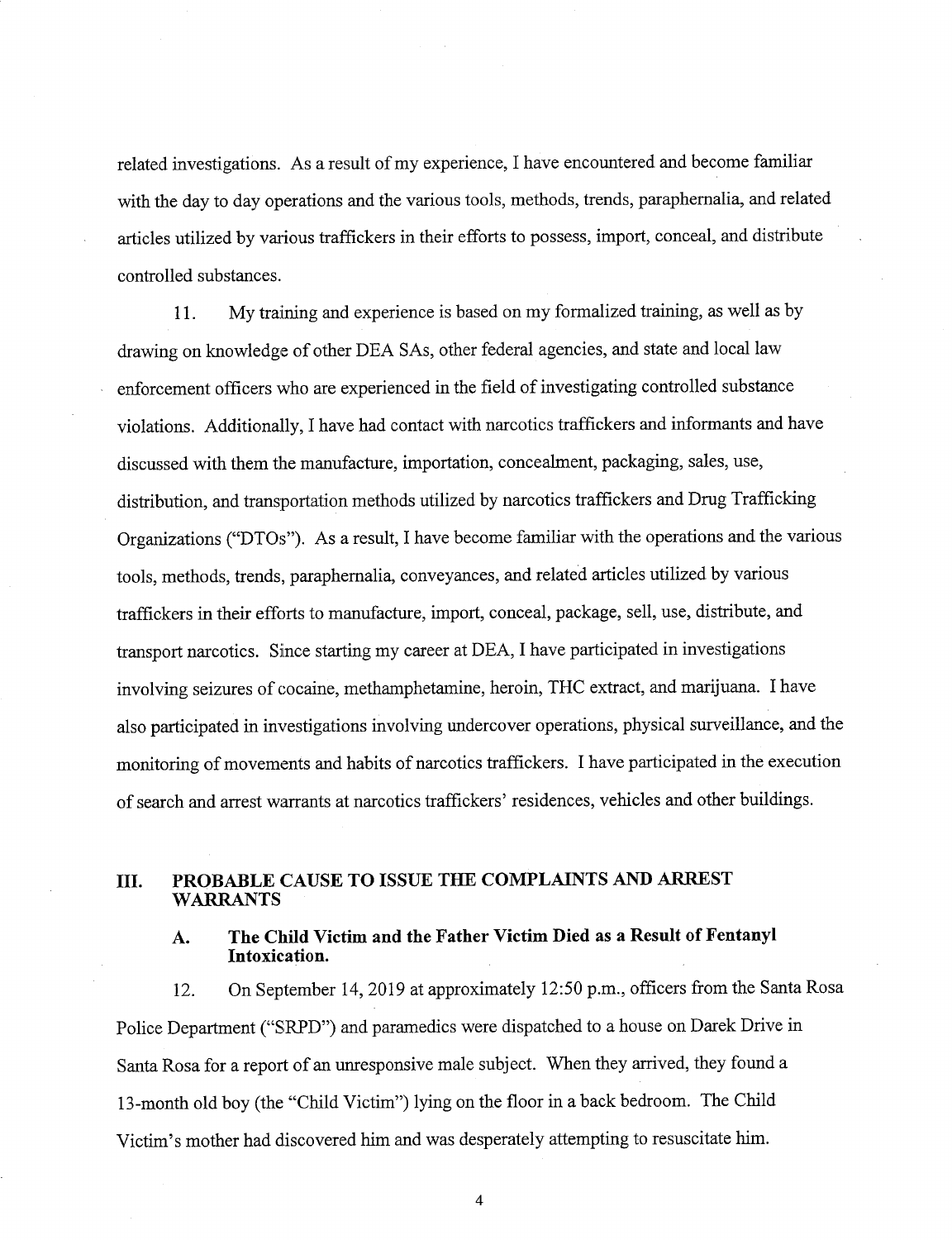Paramedics took over efforts to revive the Child Victim. Those efforts were unsuccessful. He was already deceased. An autopsy later determined that the Child Victim died from acute fentanyl intoxication

13. Police and paramedics also found a29-year old male (the "Father Victim") on the floor in the bedroom. He was alive, but in extreme distress. They administered a dose of naloxone to the Father Victim, and transported him by ambulance to the hospital. During transport, the Father Victim said that he had used fentanyl. I know that naloxone is an opioid antagonist that can reverse the effects of a drug overdose due to opioids. I know that fentanyl is an opioid and a Schedule II controlled substance. The Father Victim went into cardiac arrest at about the time, or shortly after, he arrived at the hospital. The Father Victim died two days later after his family made the painful decision to withdraw life support. I have reviewed an autopsy report, which states that the Father Victim died from complications related to fentanyl intoxication.

14. Officers found evidence of drug use in the bedroom where the Child Victim and the Father Victim were found. They found two scraps of aluminum foil, a straw, a lighter, and <sup>a</sup> chunk of a white substance, among other things. Those items were on the floor just a couple feet from where the Child'Victim and the Father Victim were found. The DEA's Western Lab tested the foil scraps, straw, and chunk of white powder. One foil tested positive for methamphetamine and fentanyl residue. 'fhe other tested positive for methamphetamine residue. The straw was negative for controlled substances. The chunk of white powder was 0.218 grams of fentanyl.

#### B. ZAMORA, WILLIAMS, and CRATTY Supplied the Fentanyl that Killed the Child Victim and the Father Victim.

15. For the reasons stated below, I believe that the Father Victim purchased approximately one gram of fentanyl on September 13,2019. I further believe that Lindsay WILLIAMS set up the transaction and that Leanna ZAMORA supplied the fentanyl. I believe that Shane CRATTY drove Lindsay WILLIAMS to meet ZAMORA near ZAMORA's place of work in Santa Rosa, and that the Father Victim followed them in his own vehicle. I believe that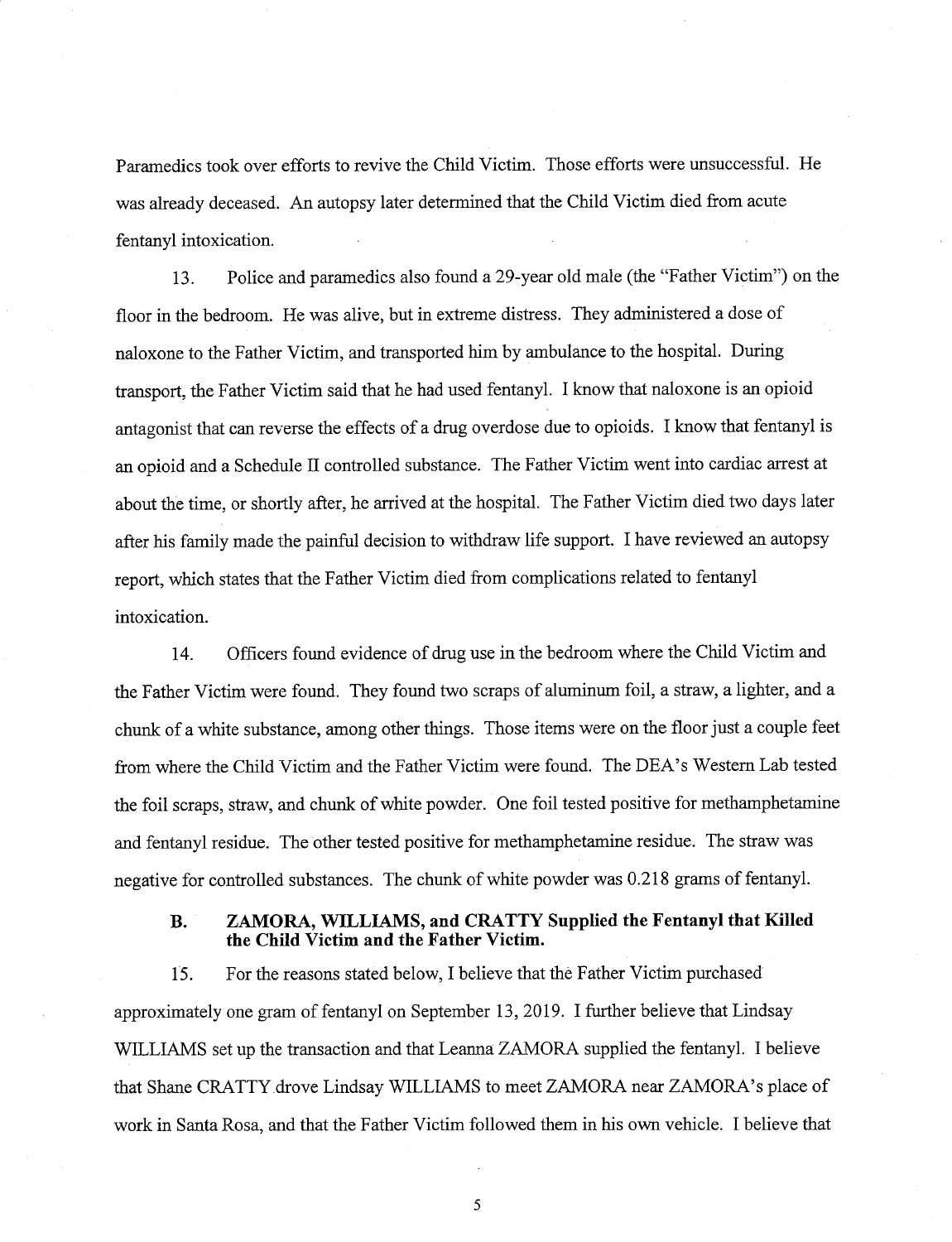WILLIAMS met with ZAMORA and gave ZAMORA the money for the fentanyl. ZAMORA gave the fentanyl to WILLIAMS. WLLIAMS then gave the fentanyl to CRATTY and CRATTY delivered it to the Father Victim.

16. SRPD officers recovered the Father Victim's cell phone from the bedroom where he was found. Analysis of the Father Victim's cell phone indicated that the Father Victim contacted a person, T.B., at a telephone number ending in -2821 several times on September 13, 2019, beginning at about 1:34 p.m. Further evidence from the Father Victim's phone, and a preliminary analysis of historical cell tower data, indicate that the Father Victim went to T.B.'s house on Gilbert Drive in Santa Rosa at about 2:30 p.m. that day and stayed there until approximately 3:30 p.m. The Father Victim then left, but returned a little over an hour later.<sup>1</sup>

17. SRPD officers spoke to T.B. T.B. said that the Father Victim had contacted T.B. on September 13, 2079, seeking fentanyl. T.B. contacted another person, A.E., to ask if A.E. could set up the deal for the Father Victim. SRPD officers also spoke to A.E. A.E. admitted that T.B. had contacted A.E. looking for fentanyl. A.E. said he contacted WILLIAMS to obtain the fentanyl. I have reviewed text messages recovered from WILLIAMS' phone that confirm this contact from A.E. At approximately 3:00 p.m. on September 13,2019, A.E. wrote, "Hey Linds give me a call back asap please. I need a price check on the fetfy. I want to get a G but need to know the price first.." WILLIAMS responded, "125". A.E. asked, "How quick could you get me aG??" WILIAMS responded "After work". I know from my training and experience and conversations with more experienced agents and officers, that "fetty" is street slang for fentanyl, and that "G" is shorthand for a gram. I believe that "Linds" is short for "Lindsay," WILLIAMS' first name. I believe this message shows that A.E. asked WILLIAMS how much it would cost to

<sup>1</sup> Based on text messages recovered from the Father Victim's phone, a preliminary analysis of historical cell tower data, and an interview with the Father Victim's former employer, I believe the Father Victim left T.B.'s house to go pick up his final "paycheck" from his employer. I further believe that the Father Victim picked up the money - approximately  $$1,500 - at$ approximately 3 :40 p.m.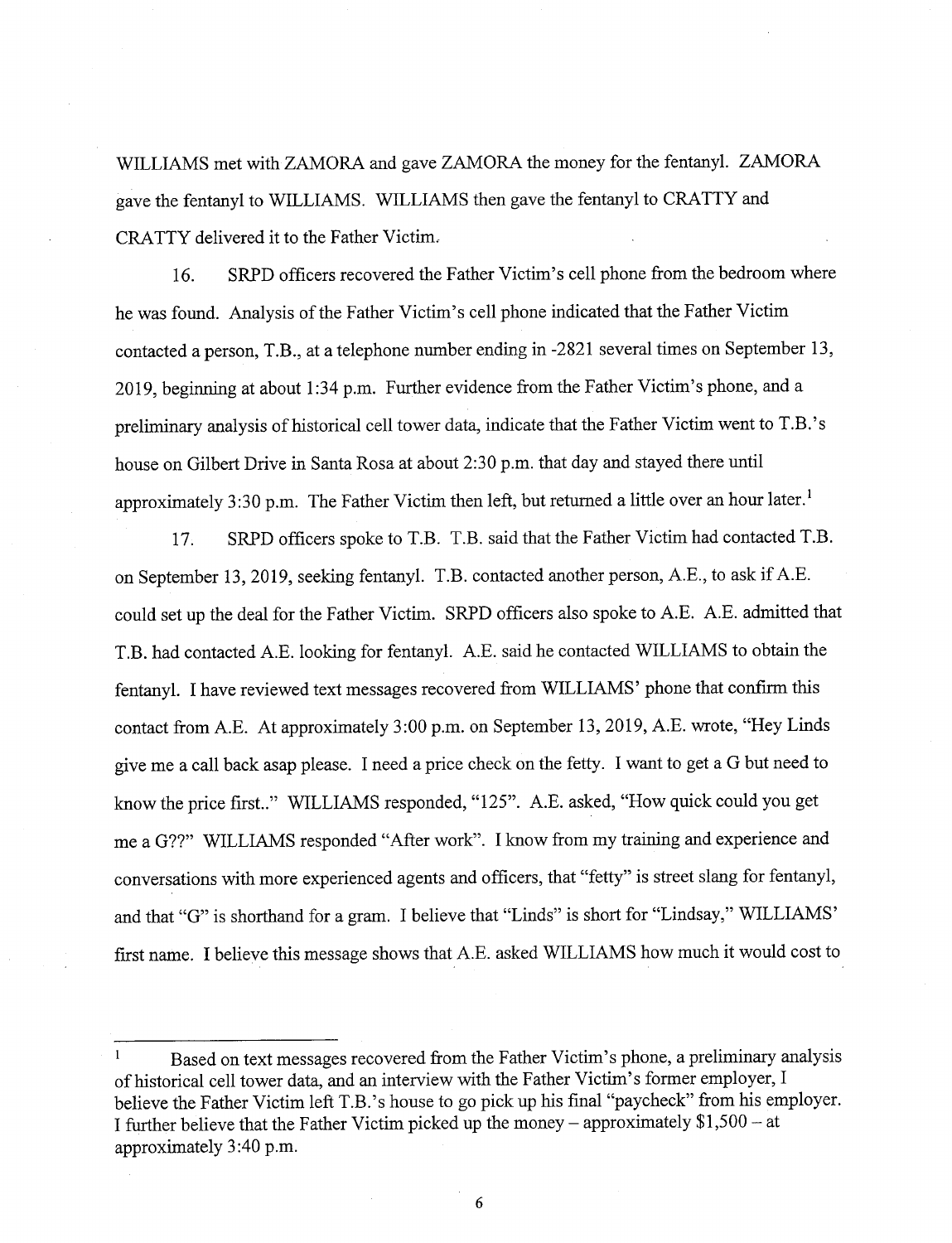purchase a gram of fentanyl. WILLIAMS responded that it would be \$125. According to the Child Victim's mother, the Father Victim typically purchased a gram of fentanyl at a time.

18. WILLIAMS later told A.E. that, "Who I get it from don't get off til 6 but we could go to they're work and get it if u wanna drive". A.E. asked where WILLIAMS' source worked, and WILLIAMS responded, "Cartunes on the ave". I know that Car Tunes is a car stereo store on Santa Rosa Avenue in Santa Rosa. ZAMORA later admitted to police that she worked at Car Tunes. I believe that WILLIAMS meant that her source of fentanyl, ZAMORA, might be available after work to sell the drug.

19. I believe that the Father Victim returned to T.B.'s house at about 4:48 p.m.<sup>2</sup> At about that same time, A.E. sent WILLIAMS another message saying that he was "just waiting on the money to pull up and then ima pull up on u". WILIAMS responded twenty minutes later: "How long until the money gets there cu we wanna catch her right when she gets offwork or before cuz after if she has to go meet up with her bitch I can't get it". I believe that, in this exchange, A.E. and WILLIAMS were discussing when the Father Victim would arrive with the money needed to purchase the fentanyl, and WILLIAMS was warning A.E. that they had to buy the fentanyl shortly after WILLIAMS' source finished work because WILLIAMS' source might not be available later.

20. A preliminary analysis of historical cell tower data indicates that a cell phone CRATTY used arrived in the area of T.B.'s house between 4:15 p.m. and 5 p.m. According to A.E., he asked CRATTY to give WILLIAMS a ride to pick up the fentanyl for the Father Victim. A few minutes after WILLIAMS's text message, above, CRATTY sent WILLIAMS <sup>a</sup> message saying, "Hey this is [A.E's] brother, where are you exactly? I'm about 7 or 8 minutes from the jc". I believe that this message indicates that CRATTY was on his way to pick up WILLIAMS and drive her to meet her fentanyl source. According to A.E., the Father Victim left

<sup>2</sup> Analysis of the Father Victim's and T.B.'s cell phones indicates numerous calls or attempted calls between them between approximately 3:45 p.m. and 4:48 p.m. The last call was at 4:48 p.m. Further, a preliminary analysis of historical cell tower data indicates that the Father victim's phone retumed to the area of T.B.'s house at about that time.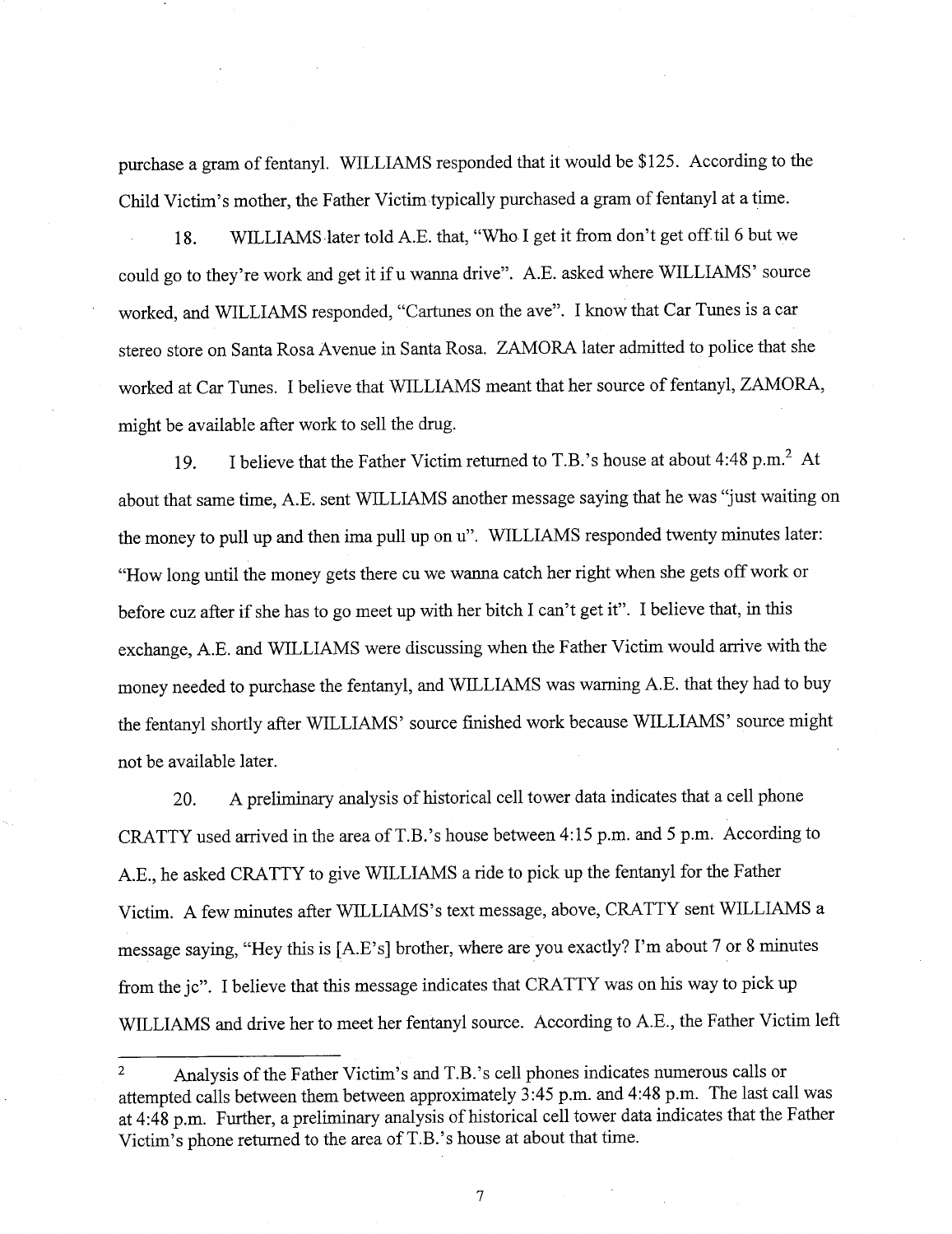at about the same time CRATTY did. Historical cell tower data indicate that the cell phones CRATTY, WLLIAMS and the Father Victim used traveled south, to the area near Car Tunes, on Santa Rosa Avenue, and that they were in that area until approximately 6 p.m.

21. In a subsequent interview with police, CRATTY admitted that the Father Victim followed him and WILLIAMS when they drove to the area of Car Tunes to meet ZAMORA. CRATTY told police that they all met in the Target parking lot, near where ZAMORA worked. He said that WILLIAMS met with ZAMORA and got the fentanyl and then retumed to CRATTY's car. He said that the Father Victim then came to CRATTY's car and got the fentanyl from WILLIAMS. He also said that he might have handed the fentanyl to the Father Victim, but could not remember.

22. SRPD officers arrested WILLIAMS and ZAMORA on September 18, 2019. In recorded jail calls after their arrests, both made statements about the transaction. In a call to her mother, WILLIAMS said that "[i]t wasn't even us selling to [the Father Victim]. It was this other guy who handed it to [the Father Victim]." WLLIAMS' mother asked, "Who is he?" WILLIAMS responded, "Shane Cratty." In a call with another person, WILLIAMS identified ZAMORA as the person who gave her the fentanyl. "But," she added, "it wasn't even her who gave it to [the Father Victim], it was Shane Cratty who gave it to him." Based on these calls, I believe that WILLIAMS was identifying ZAMORA as the source of the fentanyl and CRATTY as the individual who handed the fentanyl to the Father Victim. '

23. ZAMORA described the transaction the same way. In a recorded jail call to her friend, ZAMORA said, "Baby, the bag I sold Lindsay, she sold it to [the Father Victim]." ZAMORA added, "It's fucked up, because I didn't even know [the Father Victim], ok? They are the motherfuckers that gave it to him, not me." ln a later call with the same friend, ZAMORA said, "Lindsay's the one who got it from me, and then gave it to Shane, and then Shane gave it to him." I believe that, in these calls, ZAMORA's references to "Lindsay" and "Shane" mean WILLIAMS and CRATTY, respectively.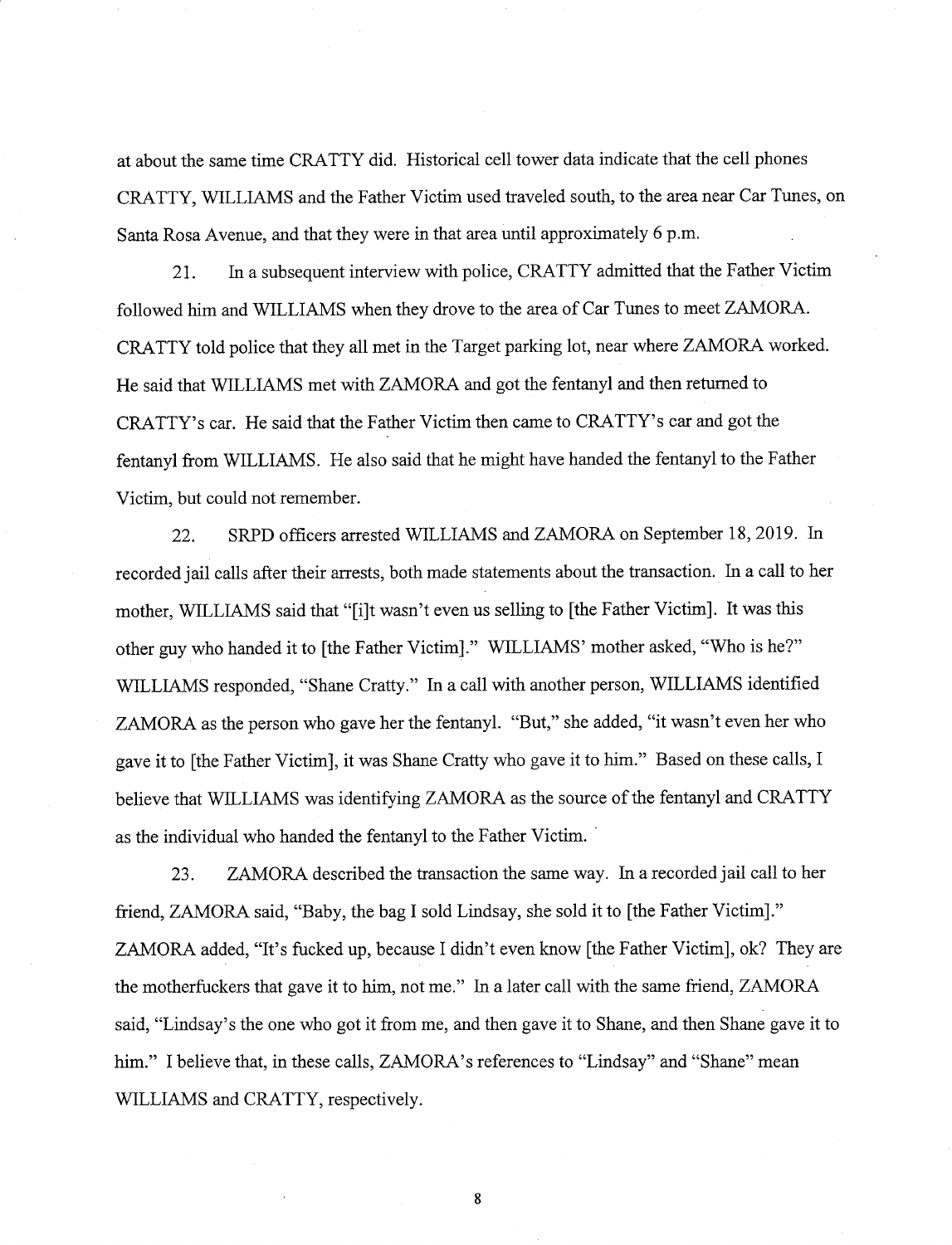24. In a post-arrest interview, ZAMORA told SRPD offrcers that she got her fentanyl from a dealer in the Tenderloin area of San Francisco. Police asked her, "So that fentanyl that you gave Lindsay some of, right? That she bought from you? . . . Where did you get that?" ZAMORA responded, "Hondo. . . . Honduran." The detectives asked, "Hondurans? How does that work?" "You go there and if you speak Spanish, they'll fuck with you, you know?" ZAMORA said. "Where do you go?" the detective asked. "[S]traight to the TL," ZAMORA responded. I know from my training and experience, and from conversations with more experienced agents and officers who have investigated drug trafficking in the Bay Area, that "TL" is shorthand for the Tenderloin, which is an area in San Francisco where many dealers sell their products in what is essentially an open-air drug market. In saying "they'll fuck with you, you know," I believe that ZAMORA meant that, if a customer spoke Spanish, the people whom she identified as Honduran would sell drugs to that customer.

25. According to A.E., the Father Victim returned to T.B.'s house after the transaction, went into the garage with A.E. and A.E.'s girlfriend and the three used some of the fentanyl the Father Victim had just acquired. The Father Victim then left. Cell tower data for the Father Victim's phone indicate that the Father Victim arrived in the area of his home at approximately 7:20 p.m.

26. The Father Victim and the Child Victim's mother had agreed that the Child Victim would stay with the Father Victim that night. At approximately 10:06 p.m., the Father Victim took a picture of the Child Victim sleeping on the Father Victim's bed. The Father Victim sent it to the Child Victim's mother, along with a message, "Daddy did good I'm so proud of myself'. The Child Victim's mother responded, in part, "I'm so proud Of you too!!" The Child Victim's mother told police that the Father Victim often had a hard time getting the Child Victim to sleep because the Child Victim just wanted to play with the Father Victim whenever they were together. At about 11:09 p.m., the Father Victim had a nine-minute FaceTime call with the Child Victim's mother. Though it was dark in the background, she could see that the Child Victim was still asleep on the Father Victim's bed. She also noticed that the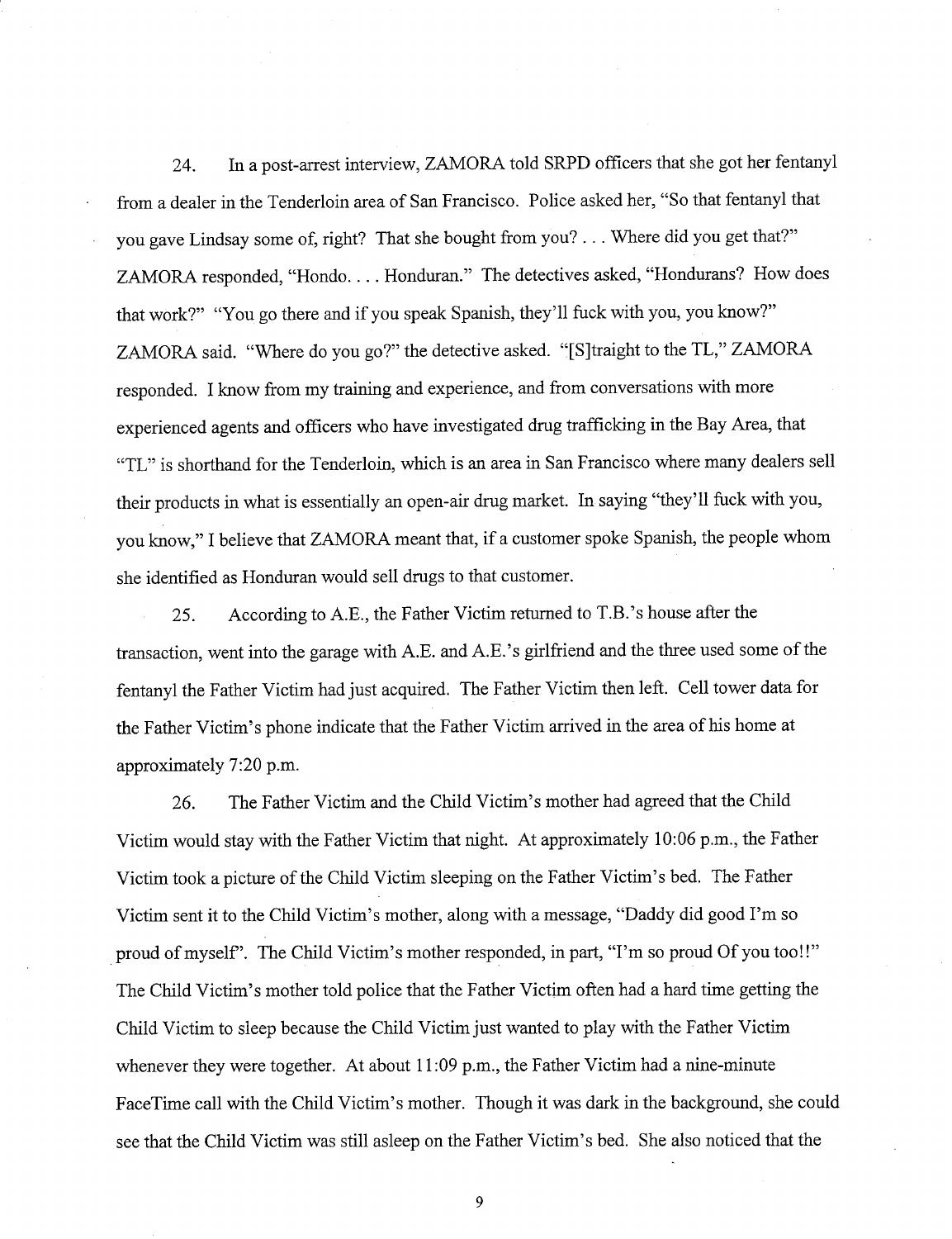Father Victim's speech was slow, but she thought it could be due to sleep medication he sometimes took. At 11:28 p.m., the Father Victim sent her a message, "Night baby girl". It was the last message she received frorn him.

27. The Father Victim's last outgoing text message was a minute later, to a phone number ending in -9031. The Father Victim said, "Sounds good cool ahvrvhmobtt". The other party asked, "You good?" The Father Victim did not respond.

28. The next moming, the Child Victim's mother learned that the Father Victim had not dropped the Chitd Victim offwith his sister, who had agreed to watch the Child Victim while both the Child Victim's mother and the Father Victim worked. The Child Victim's mother tried multiple times to reach the Father Victim, but was unable. A little after noon, she sent the Father Victim a message, "Hey I'm Hella worried about you guys can you just text me back and let me know that you're OK". When she received no response, she went to the Father Victim's house. The landlady let her into the house. She went straight back to the Father Victim's room, and there she discovered her son, lying on the floor of the Father Victim's room. She called 9-1-1 and frantically tried to revive him, but she could not. He was already dead.

29. The landlady told police that she heard the Child Victim cry twice during the night: once around 10 p.m. on September 13, 2019, and once in the early moming on September 14, 2019, while it was still dark outside.

30. I am not aware of any evidence that the Father Victim obtained or sought to obtain fentanyl from any other source after the transaction with ZAMORA, WILLIAMS and CRATTY. The Child Victim's mother told police that, when the Father Victim was using, he would use about a gram of fentanyl per day, and that he would use it up in multiple doses over the course of the day.

#### W. CONCLUSION

31. Based upon the foregoing, I submit that there is probable cause to believe that WILLIAMS brokered a fentanyl transaction between ZAMORA and the Father Victim, and that

l0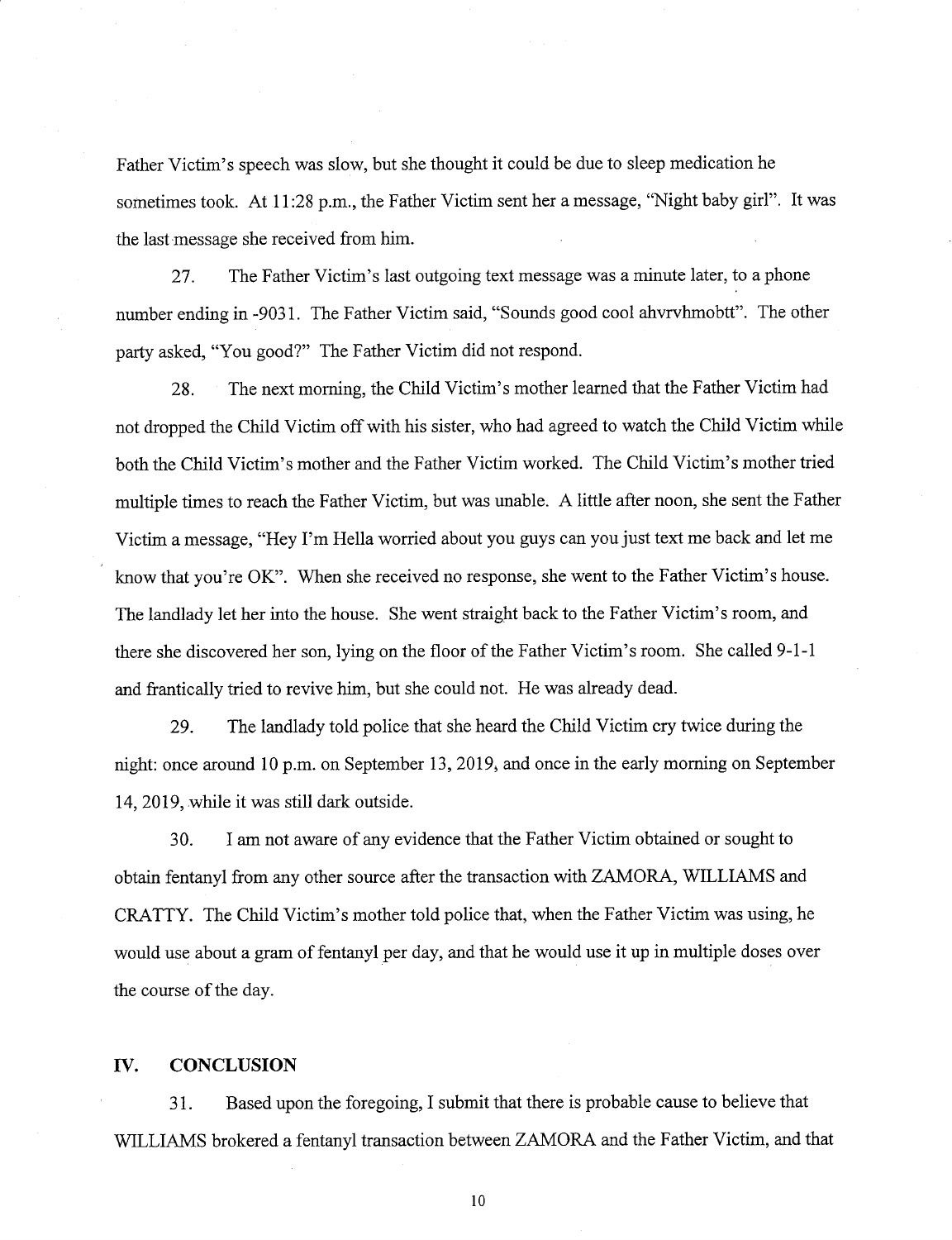CRATTY drove WILLIAMS to meet with ZAMORA. I further submit that there is probable cause to believe thatZANIORA handed the fentanyl to WILLIAMS, that she handed the fentanyl to CRATTY, and that CRATTY delivered the fentanyl to the Father Victim. I further submit that there is probable cause to believe that the Father Victim used the fentanyl that evening and became incapacitated, and that the Child Victim ingested some of the fentanyl that the Father Victim had not used. I submit that there is probable cause to believe that the Chitd Victim and the Father Victim suffered serious bodily injury and died as a result of the fentanyl that ZAMORA, WILLIAMS and CRATTY distributed.

32. For these reasons, I request that the Court issue criminal complaints against Leanna ZAMORA, Lindsay WILLIAMS, and Shane CRATTY, charging them with distribution of fentanyl resulting in serious bodily injury and death.

I swear under penalty of perjury that the foregoing are true and correct to the best of my knowledge.

 $\frac{2}{\sqrt{2}}$ **EVAN FERG** DEA Special Agent

Subscribed and sworn to before me this  $\sqrt{\ }$  day of December, 2019, in San Francisco, California.

HON. THOMAS S. HIXSON United States Magistrate Judge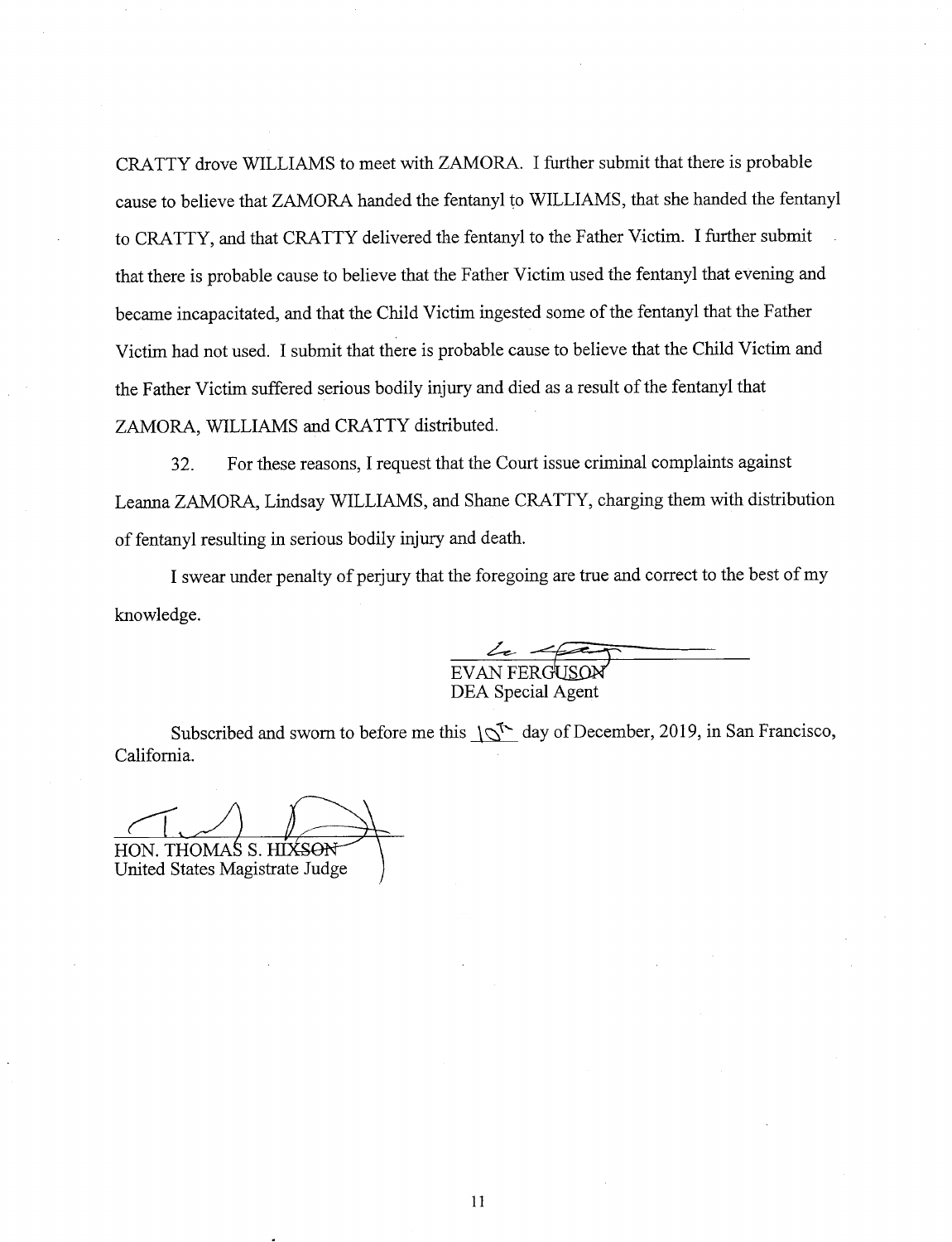# UNITED STATES DISTRICT COURT

for the

|                                                                                                                                                                                                                                                                                                         | Northern District of California                                                                                                                                                                                                            |
|---------------------------------------------------------------------------------------------------------------------------------------------------------------------------------------------------------------------------------------------------------------------------------------------------------|--------------------------------------------------------------------------------------------------------------------------------------------------------------------------------------------------------------------------------------------|
| United States of America<br>V.<br>Leanna Zamora, a/k/a "Crazy"<br>Defendant                                                                                                                                                                                                                             | Case No.<br>$3 - 19 - 71999$<br>אטי<br>גר                                                                                                                                                                                                  |
| Any authorized law enforcement officer<br>To:                                                                                                                                                                                                                                                           | <b>ARREST WARRANT</b>                                                                                                                                                                                                                      |
| (name of person to be arrested)<br>Leanna Zamora<br>who is accused of an offense or violation based on the following document filed with the court:<br>Superseding Indictment<br>$\Box$ Indictment<br>$\Box$<br><b>O</b> Supervised Release Violation Petition<br><b>J</b> Probation Violation Petition | YOU ARE COMMANDED to arrest and bring before a United States magistrate judge without unnecessary delay<br>$\mathbf{\nabla}$ Complaint<br>$\Box$ Superseding Information<br>$\Box$ Information<br>Order of the Court<br>□ Violation Notice |
| This offense is briefly described as follows:<br>21 U.S.C. § 841(a)(1) - distribution of fentanyl                                                                                                                                                                                                       |                                                                                                                                                                                                                                            |
| Date:                                                                                                                                                                                                                                                                                                   | Issuing officer's sig                                                                                                                                                                                                                      |
| City and state: San Francisco, CA                                                                                                                                                                                                                                                                       | Hon. Thomas S. Hixson, U.S. Magistrate Judge<br>Printed name and title                                                                                                                                                                     |
|                                                                                                                                                                                                                                                                                                         | Return                                                                                                                                                                                                                                     |
| at (city and state)                                                                                                                                                                                                                                                                                     |                                                                                                                                                                                                                                            |
| Date:                                                                                                                                                                                                                                                                                                   | Arresting officer's signature                                                                                                                                                                                                              |

Printed name and title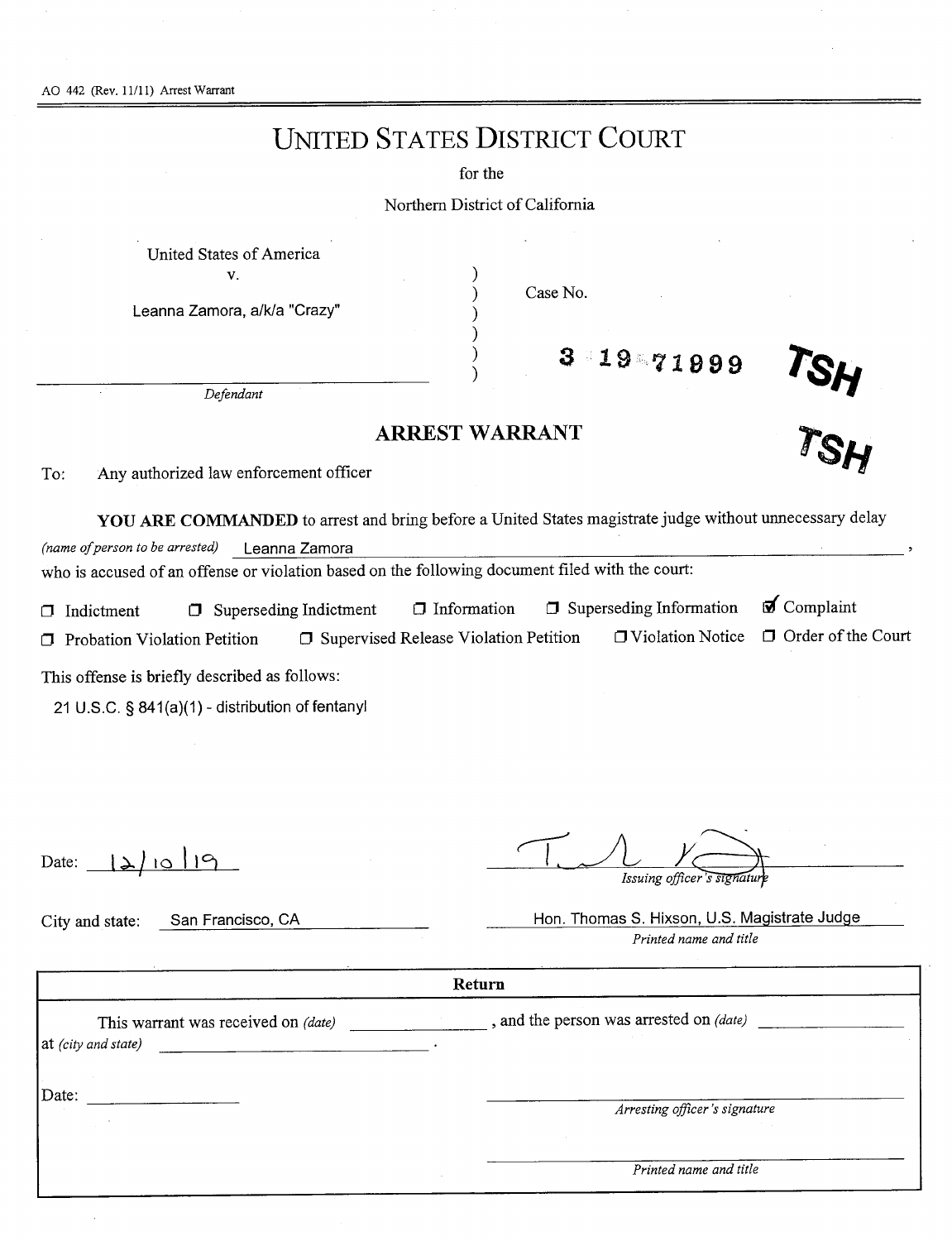# UNITED STATES DISTRICT COURT

for the

### Northern District of California

| United States of America<br>V.<br>Leanna Zamora, a/k/a "Crazy"                                                                                      | Case No.                                                                                                                               |
|-----------------------------------------------------------------------------------------------------------------------------------------------------|----------------------------------------------------------------------------------------------------------------------------------------|
| Defendant                                                                                                                                           | $3 - 19 - 71999$                                                                                                                       |
|                                                                                                                                                     | $\frac{1}{10}$                                                                                                                         |
| Any authorized law enforcement officer<br>To:                                                                                                       | <b>ARREST WARRANT</b>                                                                                                                  |
| (name of person to be arrested)<br>Leanna Zamora<br>who is accused of an offense or violation based on the following document filed with the court: | YOU ARE COMMANDED to arrest and bring before a United States magistrate judge without unnecessary delay                                |
| $\Box$ Superseding Indictment<br>Indictment<br>□<br>$\square$ Supervised Release Violation Petition<br>Probation Violation Petition<br>□            | $\mathbf{\nabla}$ Complaint<br>$\Box$ Superseding Information<br>$\Box$ Information<br>$\Box$ Order of the Court<br>□ Violation Notice |
| This offense is briefly described as follows:<br>21 U.S.C. § 841(a)(1) - distribution of fentanyl                                                   |                                                                                                                                        |
|                                                                                                                                                     |                                                                                                                                        |
|                                                                                                                                                     |                                                                                                                                        |
|                                                                                                                                                     |                                                                                                                                        |
| Date:                                                                                                                                               | Issuing officer's signature                                                                                                            |
| San Francisco, CA<br>City and state:                                                                                                                | Hon. Thomas S. Hixson, U.S. Magistrate Judge<br>Printed name and title                                                                 |
|                                                                                                                                                     | Return                                                                                                                                 |
| at (city and state)                                                                                                                                 | This warrant was received on (date) ______________________, and the person was arrested on (date)                                      |
| Date:                                                                                                                                               | Arresting officer's signature                                                                                                          |
|                                                                                                                                                     | Printed name and title                                                                                                                 |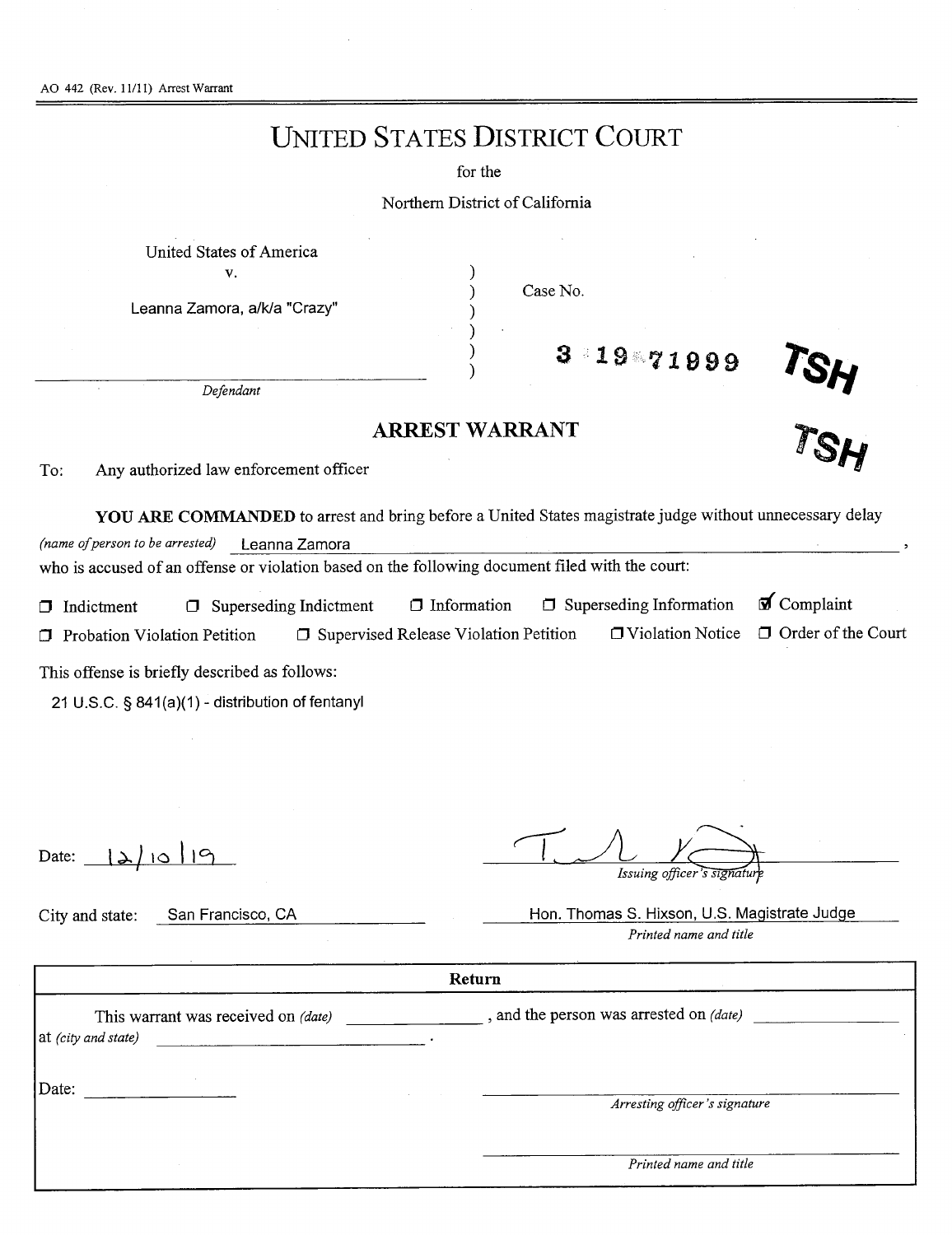$\bar{\mathcal{A}}$ 

This second page contains personal identifiers provided for law-enforcement use only and therefore should not be frled in court with the executed warrant unless under seal.

### (Not for Public Disclosure)

| Leanna Zamora<br>Name of defendant/offender:                                                                                                            |         |          |
|---------------------------------------------------------------------------------------------------------------------------------------------------------|---------|----------|
| Known aliases:                                                                                                                                          |         |          |
| Last known residence:<br>and the state of the state of the state of the state of the state of the state of the state of the                             |         |          |
|                                                                                                                                                         |         |          |
|                                                                                                                                                         |         |          |
| Last known employment:<br><u> 1980 - Jan Samuel Barnett, amerikanischer Schwarzer und der Stadt und der Stadt und der Stadt und der Stadt u</u>         |         |          |
| Last known telephone numbers:<br><u> 1980 - Jan Alexandri, martin amerikan basar basar dan basar dalam basar dalam basar dalam basar dalam basar da</u> |         |          |
| Place of birth:                                                                                                                                         |         |          |
| 06/07/1990<br>Date of birth:                                                                                                                            |         |          |
| 613 44 0771<br>Social Security number:                                                                                                                  |         |          |
| 5'03"<br>Height:                                                                                                                                        | Weight: | 200      |
| Female<br>Sex:                                                                                                                                          | Race:   | Hispanic |
| <b>Brn</b><br>Hair:                                                                                                                                     | Eyes:   | Brn      |
| Tattoo on neck<br>Scars, tattoos, other distinguishing marks:                                                                                           |         |          |
|                                                                                                                                                         |         |          |
|                                                                                                                                                         |         |          |
| History of violence, weapons, drug use:                                                                                                                 |         |          |
|                                                                                                                                                         |         |          |
|                                                                                                                                                         |         |          |
|                                                                                                                                                         |         |          |
| 435052CD8<br>FBI number:                                                                                                                                |         |          |
| Complete description of auto:                                                                                                                           |         |          |
|                                                                                                                                                         |         |          |
| Investigative agency and address:                                                                                                                       |         |          |
|                                                                                                                                                         |         |          |
| Name and telephone numbers (office and cell) of pretrial services or probation officer (if applicable):                                                 |         |          |
|                                                                                                                                                         |         |          |
|                                                                                                                                                         |         |          |
| Date of last contact with pretrial services or probation officer (if applicable):                                                                       |         |          |
|                                                                                                                                                         |         |          |
|                                                                                                                                                         |         |          |
|                                                                                                                                                         |         |          |

 $\mathcal{A}^{\text{max}}_{\text{max}}$  and  $\mathcal{A}^{\text{max}}_{\text{max}}$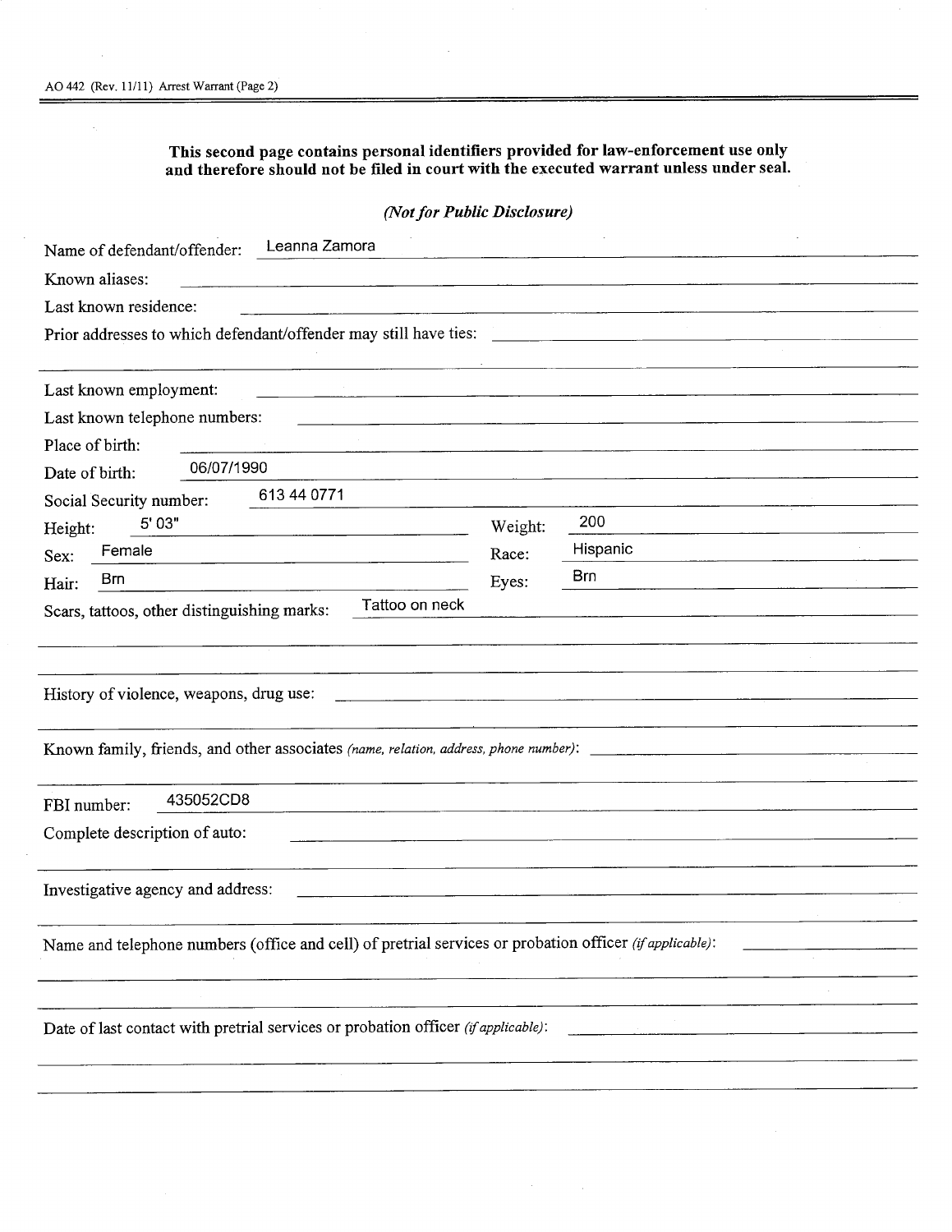J.

This second page contains personal identifiers provided for law-enforcement use only and therefore should not be frled in court with the executed warrant unless under seal.

### (Not for Public Disclosure)

| Leanna Zamora<br>Name of defendant/offender:                                                                                                         |         |          |
|------------------------------------------------------------------------------------------------------------------------------------------------------|---------|----------|
| Known aliases:<br><u> 1980 - Jan James James James James James James James James James James James James James James James James J</u>               |         |          |
| Last known residence:<br><u> 1990 - Andrea Albert III, amerikan bisa di sebagai pertama kemanan dan pertama pertama pertama pertama pertama</u>      |         |          |
| Prior addresses to which defendant/offender may still have ties:                                                                                     |         |          |
|                                                                                                                                                      |         |          |
| Last known employment:<br><u> 2000 - Jan James Samuel (f. 1989)</u>                                                                                  |         |          |
| Last known telephone numbers:                                                                                                                        |         |          |
| Place of birth:                                                                                                                                      |         |          |
| 06/07/1990<br>Date of birth:                                                                                                                         |         |          |
| 613 44 0771<br>Social Security number:                                                                                                               |         |          |
| 5'03"<br>Height:                                                                                                                                     | Weight: | 200      |
| Female<br>Sex:                                                                                                                                       | Race:   | Hispanic |
| <b>Brn</b><br>Hair:<br><u> 1980 - Jan Stein Stein Stein Stein Stein Stein Stein Stein Stein Stein Stein Stein Stein Stein Stein Stein S</u>          | Eyes:   | Bm       |
| Tattoo on neck<br>Scars, tattoos, other distinguishing marks:                                                                                        |         |          |
|                                                                                                                                                      |         |          |
|                                                                                                                                                      |         |          |
| History of violence, weapons, drug use:                                                                                                              |         |          |
|                                                                                                                                                      |         |          |
|                                                                                                                                                      |         |          |
|                                                                                                                                                      |         |          |
| 435052CD8<br>FBI number:                                                                                                                             |         |          |
| Complete description of auto:<br>and the contract of the contract of the contract of the contract of the contract of the contract of the contract of |         |          |
|                                                                                                                                                      |         |          |
| Investigative agency and address:                                                                                                                    |         |          |
|                                                                                                                                                      |         |          |
| Name and telephone numbers (office and cell) of pretrial services or probation officer (if applicable):                                              |         |          |
|                                                                                                                                                      |         |          |
|                                                                                                                                                      |         |          |
| Date of last contact with pretrial services or probation officer (if applicable):                                                                    |         |          |
|                                                                                                                                                      |         |          |
|                                                                                                                                                      |         |          |
|                                                                                                                                                      |         |          |

 $\sim$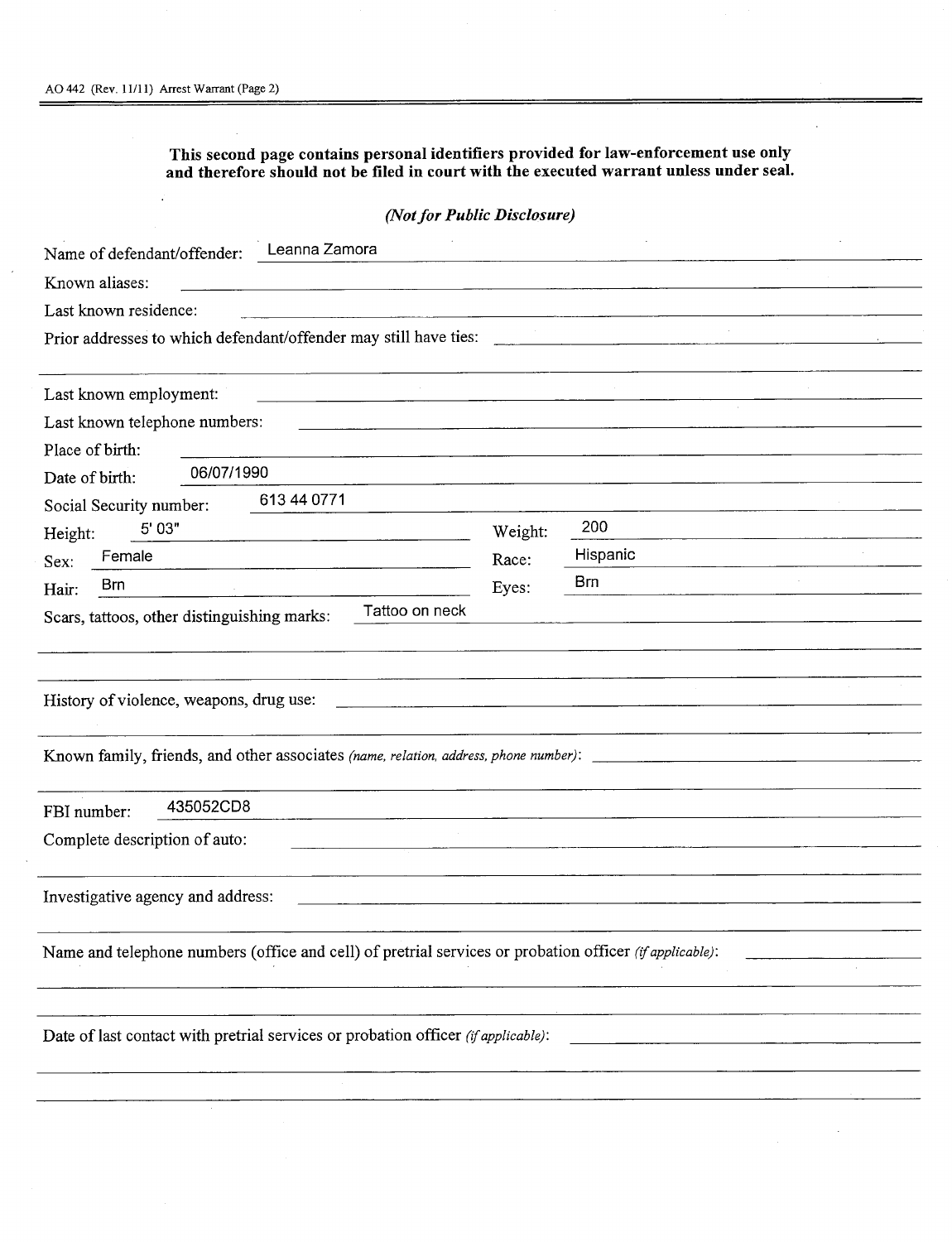# UNITED STATES DISTRICT COURT

for the

Northern District of California

|                                                                                                                                                        | Northern District of California                                                                                                 |
|--------------------------------------------------------------------------------------------------------------------------------------------------------|---------------------------------------------------------------------------------------------------------------------------------|
| United States of America<br>v.<br><b>Lindsay Williams</b><br>Defendant                                                                                 | Case No.<br>$3 - 19 - 71999$                                                                                                    |
|                                                                                                                                                        | <b>ARREST WARRANT</b>                                                                                                           |
| Any authorized law enforcement officer<br>To:                                                                                                          |                                                                                                                                 |
| (name of person to be arrested)<br>Lindsay Williams<br>who is accused of an offense or violation based on the following document filed with the court: | YOU ARE COMMANDED to arrest and bring before a United States magistrate judge without unnecessary delay                         |
| $\Box$ Superseding Indictment<br>$\Box$ Indictment<br>$\Box$ Supervised Release Violation Petition<br>Probation Violation Petition                     | $\mathcal J$ Complaint<br>$\Box$ Superseding Information<br>$\Box$ Information<br>Order of the Court<br>$\Box$ Violation Notice |
| This offense is briefly described as follows:<br>21 U.S.C. § 841(a)(1) - distribution of fentanyl                                                      |                                                                                                                                 |
|                                                                                                                                                        |                                                                                                                                 |
| Date:<br>l۵                                                                                                                                            | Issuing officer's signature                                                                                                     |
| City and state: San Francisco, CA                                                                                                                      | Hon. Thomas S. Hixson, U.S. Magistrate Judge<br>Printed name and title                                                          |
|                                                                                                                                                        | Return                                                                                                                          |
| This warrant was received on (date)<br>at (city and state)                                                                                             | $\frac{1}{2}$ , and the person was arrested on (date)                                                                           |
| Date:<br>the control of the control of the control of                                                                                                  | Arresting officer's signature                                                                                                   |
|                                                                                                                                                        | Printed name and title                                                                                                          |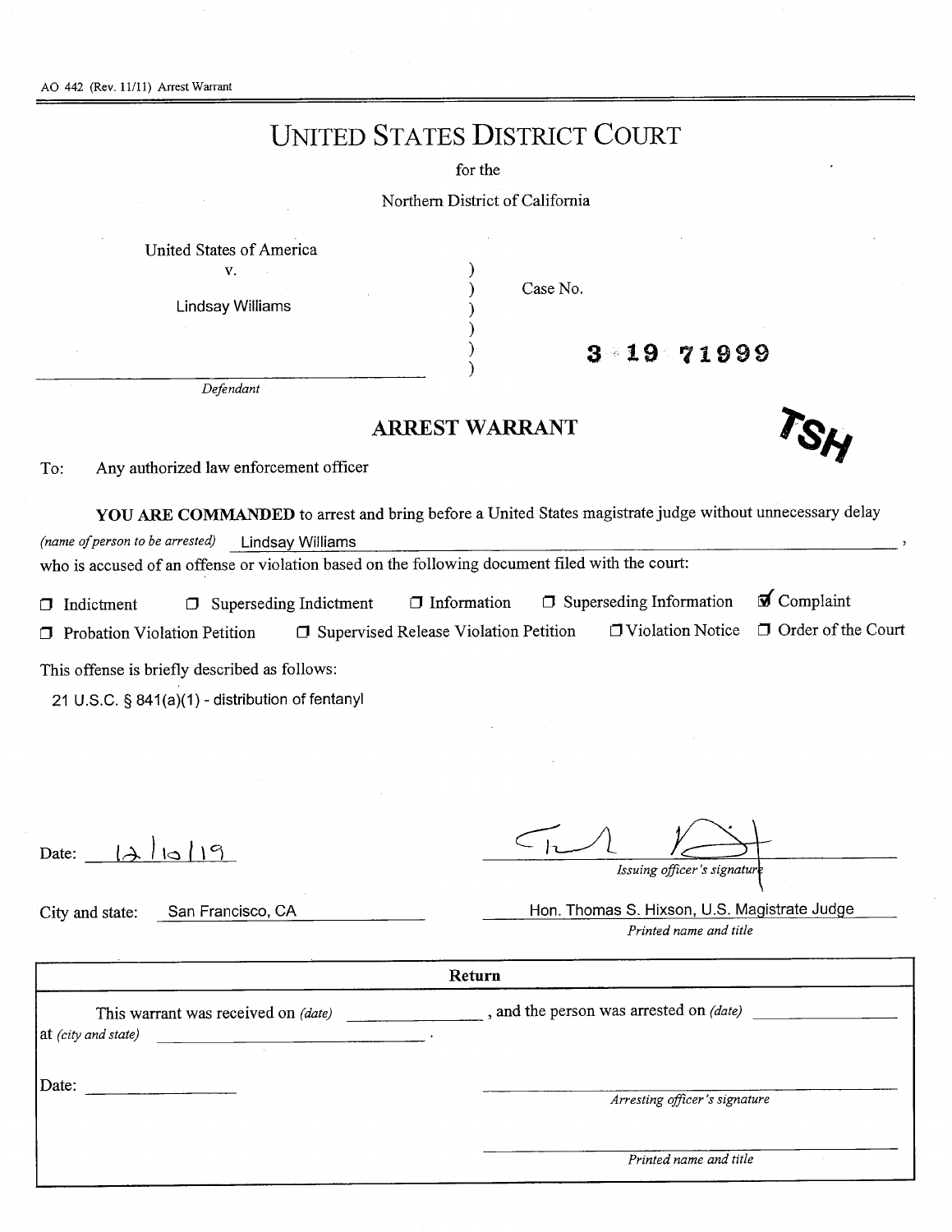# UNITED STATES DISTRICT COURT

for the

## Northem District of California

| United States of America                                                                                                                               |                                                                                                                                        |
|--------------------------------------------------------------------------------------------------------------------------------------------------------|----------------------------------------------------------------------------------------------------------------------------------------|
| v.<br><b>Lindsay Williams</b>                                                                                                                          | Case No.                                                                                                                               |
|                                                                                                                                                        |                                                                                                                                        |
|                                                                                                                                                        | 71999<br>$3 - 19$                                                                                                                      |
| Defendant                                                                                                                                              |                                                                                                                                        |
|                                                                                                                                                        | <b>ARREST WARRANT</b>                                                                                                                  |
| Any authorized law enforcement officer<br>To:                                                                                                          |                                                                                                                                        |
| (name of person to be arrested)<br>Lindsay Williams<br>who is accused of an offense or violation based on the following document filed with the court: | YOU ARE COMMANDED to arrest and bring before a United States magistrate judge without unnecessary delay                                |
| Superseding Indictment<br>$\Box$ Indictment<br>$\Box$<br><b>J</b> Probation Violation Petition<br>$\Box$ Supervised Release Violation Petition         | $\mathbf{\nabla}$ Complaint<br>$\Box$ Superseding Information<br>$\Box$ Information<br>$\Box$ Order of the Court<br>□ Violation Notice |
| This offense is briefly described as follows:<br>21 U.S.C. § 841(a)(1) - distribution of fentanyl                                                      |                                                                                                                                        |
|                                                                                                                                                        |                                                                                                                                        |
| 19<br>Date:                                                                                                                                            | Issuing officer's signature                                                                                                            |
| San Francisco, CA<br>City and state:                                                                                                                   | Hon. Thomas S. Hixson, U.S. Magistrate Judge<br>Printed name and title                                                                 |
|                                                                                                                                                        | Return                                                                                                                                 |
| at (city and state)                                                                                                                                    |                                                                                                                                        |
| Date: $\frac{1}{\sqrt{1-\frac{1}{2}} \cdot \frac{1}{2}}$                                                                                               | Arresting officer's signature                                                                                                          |
|                                                                                                                                                        | Printed name and title                                                                                                                 |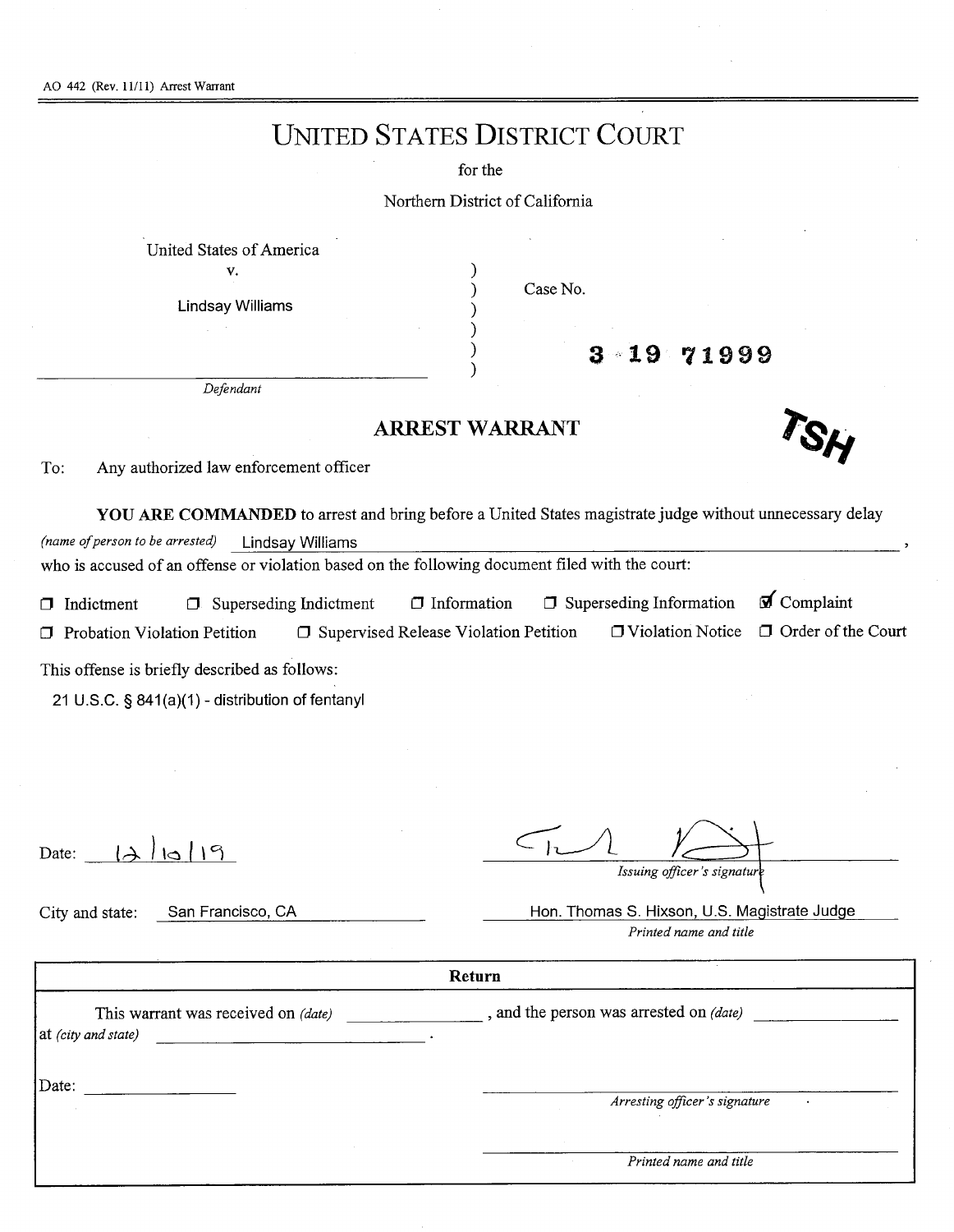#### This second page contains personal identiliers provided for law-enforcement use only and therefore should not be filed in court with the executed warrant unless under seal.

### (Not for Public Disclosure)

| <b>Lindsay Williams</b><br>Name of defendant/offender:                                                                                          |         |                                                                                                                        |
|-------------------------------------------------------------------------------------------------------------------------------------------------|---------|------------------------------------------------------------------------------------------------------------------------|
| Lindsay Muniz, Lindsay Bain Muniz, Lindsay Bain Williams<br>Known aliases:                                                                      |         |                                                                                                                        |
| Last known residence:<br><u> 1980 - Johann John Stone, martin amerikan basal dan berkecamatan di sebagai pengaran basal dan basal dan berke</u> |         |                                                                                                                        |
| Prior addresses to which defendant/offender may still have ties:                                                                                |         | <u> 1989 - Johann Barn, mars an t-Amerikaansk komponister (* 1908)</u>                                                 |
|                                                                                                                                                 |         |                                                                                                                        |
| Last known employment:                                                                                                                          |         |                                                                                                                        |
| Last known telephone numbers:<br><u> 1990 - Jan James James, martin amerikan bahasa (j. 1908).</u>                                              |         |                                                                                                                        |
| Place of birth:                                                                                                                                 |         |                                                                                                                        |
| 05/19/1987<br>Date of birth:                                                                                                                    |         |                                                                                                                        |
| 561 97 8301<br>Social Security number:                                                                                                          |         |                                                                                                                        |
| 5' 08"<br>Height:<br>the control of the control of the control of the control of the control of the control of                                  | Weight: | 140                                                                                                                    |
| Female<br>Sex:                                                                                                                                  | Race:   | White                                                                                                                  |
| Bln<br>Hair:                                                                                                                                    | Eyes:   | Grn                                                                                                                    |
| Scars, tattoos, other distinguishing marks:                                                                                                     |         |                                                                                                                        |
|                                                                                                                                                 |         |                                                                                                                        |
|                                                                                                                                                 |         |                                                                                                                        |
| History of violence, weapons, drug use:                                                                                                         |         | <u> 1989 - Andrea Maria de Carlos de Carlos de Carlos de Carlos de Carlos de Carlos de Carlos de Carlos de Carlos </u> |
|                                                                                                                                                 |         |                                                                                                                        |
|                                                                                                                                                 |         |                                                                                                                        |
|                                                                                                                                                 |         |                                                                                                                        |
| 858741VC2<br>FBI number:                                                                                                                        |         |                                                                                                                        |
| Complete description of auto:                                                                                                                   |         |                                                                                                                        |
|                                                                                                                                                 |         |                                                                                                                        |
| Investigative agency and address:                                                                                                               |         |                                                                                                                        |
|                                                                                                                                                 |         |                                                                                                                        |
| Name and telephone numbers (office and cell) of pretrial services or probation officer (if applicable):                                         |         |                                                                                                                        |
|                                                                                                                                                 |         |                                                                                                                        |
|                                                                                                                                                 |         |                                                                                                                        |
| Date of last contact with pretrial services or probation officer (if applicable):                                                               |         |                                                                                                                        |
|                                                                                                                                                 |         |                                                                                                                        |
|                                                                                                                                                 |         |                                                                                                                        |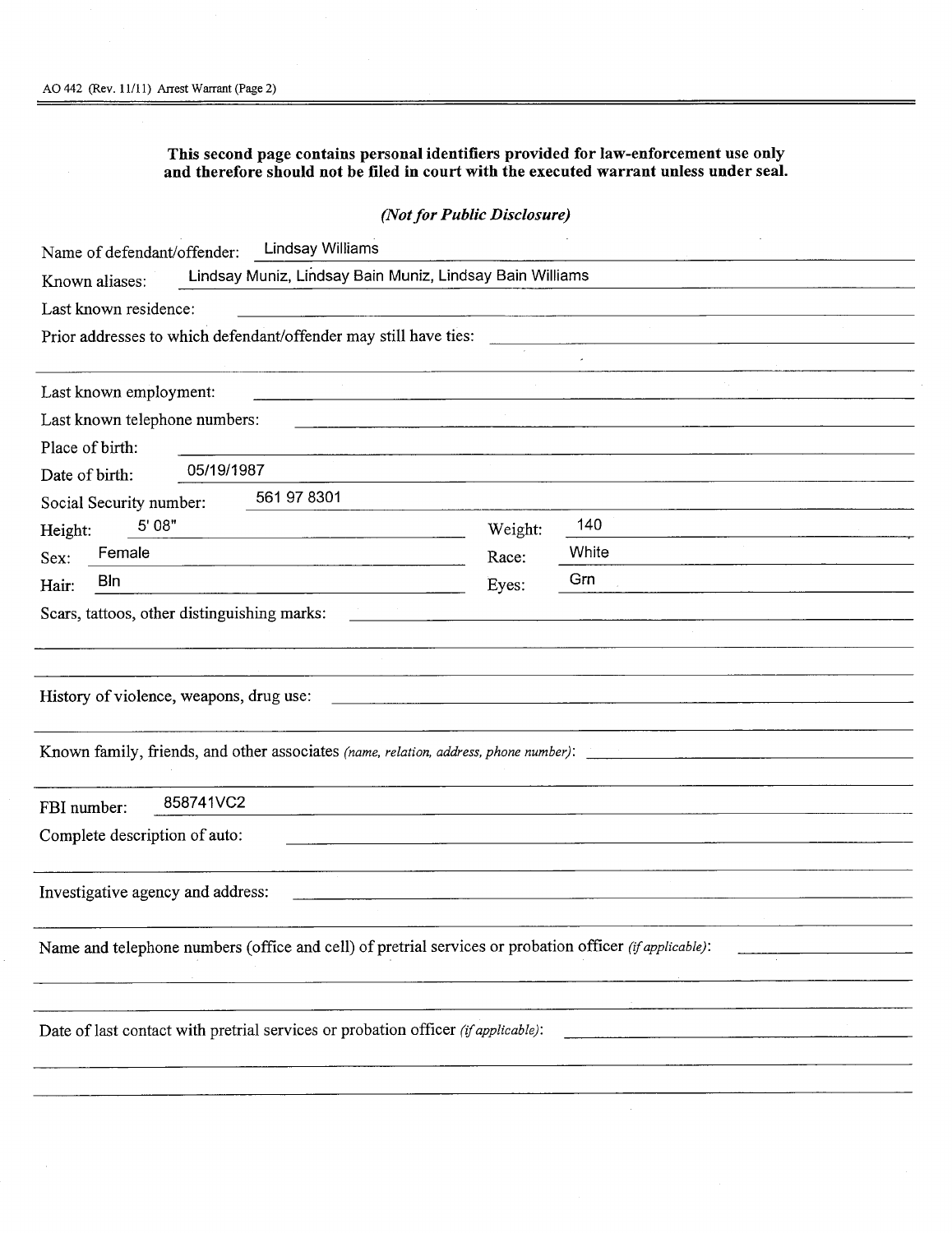#### This second page contains personal identifiers provided for law-enforcement use only and therefore should not be filed in court with the executed warrant unless under seal.

### (Not for Public Disclosure)

| Lindsay Muniz, Lindsay Bain Muniz, Lindsay Bain Williams                   |                                                                                                                                                                                                                                            |
|----------------------------------------------------------------------------|--------------------------------------------------------------------------------------------------------------------------------------------------------------------------------------------------------------------------------------------|
|                                                                            |                                                                                                                                                                                                                                            |
| Prior addresses to which defendant/offender may still have ties:           | <u> 1980 - Jan Barbara (j. 1980)</u>                                                                                                                                                                                                       |
|                                                                            |                                                                                                                                                                                                                                            |
| <u> 1980 - Johann Stein, mars an deus Amerikaansk kommunister (* 1908)</u> |                                                                                                                                                                                                                                            |
|                                                                            |                                                                                                                                                                                                                                            |
|                                                                            |                                                                                                                                                                                                                                            |
|                                                                            |                                                                                                                                                                                                                                            |
|                                                                            |                                                                                                                                                                                                                                            |
| Weight:                                                                    | 140                                                                                                                                                                                                                                        |
| Race:                                                                      | White                                                                                                                                                                                                                                      |
| Eyes:                                                                      | Grn                                                                                                                                                                                                                                        |
|                                                                            |                                                                                                                                                                                                                                            |
|                                                                            |                                                                                                                                                                                                                                            |
|                                                                            |                                                                                                                                                                                                                                            |
|                                                                            | <u> 1980 - John Stone, Amerikaansk politiker (* 1900)</u>                                                                                                                                                                                  |
|                                                                            |                                                                                                                                                                                                                                            |
|                                                                            |                                                                                                                                                                                                                                            |
|                                                                            |                                                                                                                                                                                                                                            |
|                                                                            |                                                                                                                                                                                                                                            |
|                                                                            |                                                                                                                                                                                                                                            |
|                                                                            |                                                                                                                                                                                                                                            |
|                                                                            |                                                                                                                                                                                                                                            |
|                                                                            |                                                                                                                                                                                                                                            |
|                                                                            | Name and telephone numbers (office and cell) of pretrial services or probation officer (if applicable):                                                                                                                                    |
|                                                                            |                                                                                                                                                                                                                                            |
|                                                                            |                                                                                                                                                                                                                                            |
|                                                                            |                                                                                                                                                                                                                                            |
|                                                                            |                                                                                                                                                                                                                                            |
|                                                                            |                                                                                                                                                                                                                                            |
|                                                                            | and the control of the control of the control of the control of the control of the control of the control of the<br>the company of the company of the<br>Date of last contact with pretrial services or probation officer (if applicable): |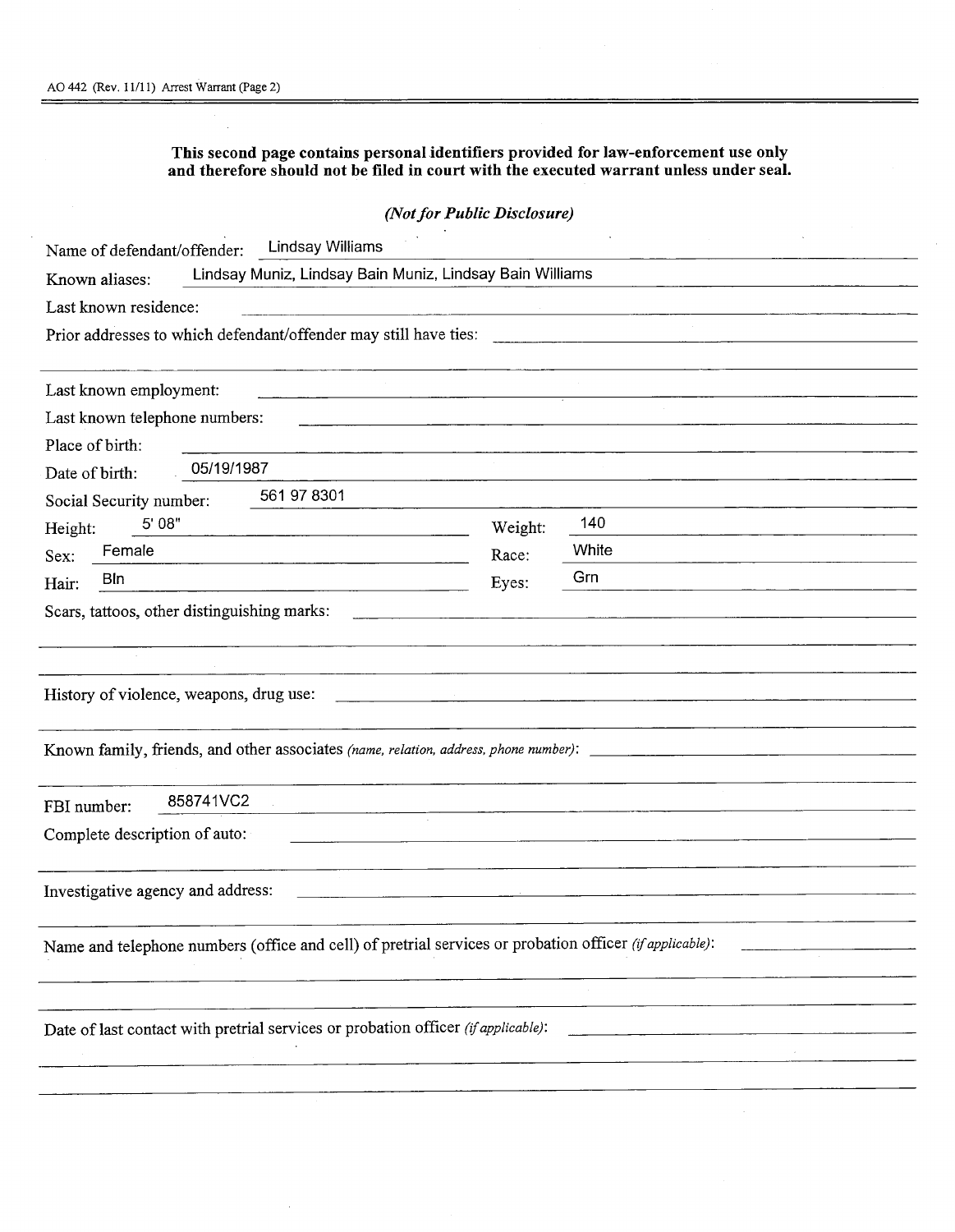# UNITED STATES DISTRICT COURT

for the Northem District of California United States of America V ) Case No. ) Shane Cratty ) ) 3 19 ?1999 ) ) Defendant ARREST WARRANT To: Any authorized law enforcement officer YOU ARE COMMANDED to arrest and bring before a United States magistrate judge without unnecessary delay (name of person to be arrested) Shane Cratty who is accused of an offense or violation based on the following document filed with the court: **d** Complaint  $\Box$  Indictment  $\Box$  Superseding Indictment  $\Box$  Information  $\Box$  Superseding Information  $\Box$  Violation Notice  $\Box$  Order of the Court  $\Box$  Probation Violation Petition  $\Box$  Supervised Release Violation Petition This offense is briefly described as follows: 21 U.S.C.  $\S$  841(a)(1) - distribution of fentanyl Date:  $|\lambda|$   $|\eta|$ Issuing officer's signa ture City and state: San Francisco, CA **Hon. Thomas S. Hixson, U.S. Magistrate Judge** Printed name and title Return This warrant was received on (date) 10.1 million metal and the person was arrested on (date) at (city and state) Date: Arresting officer's signature

Printed name and title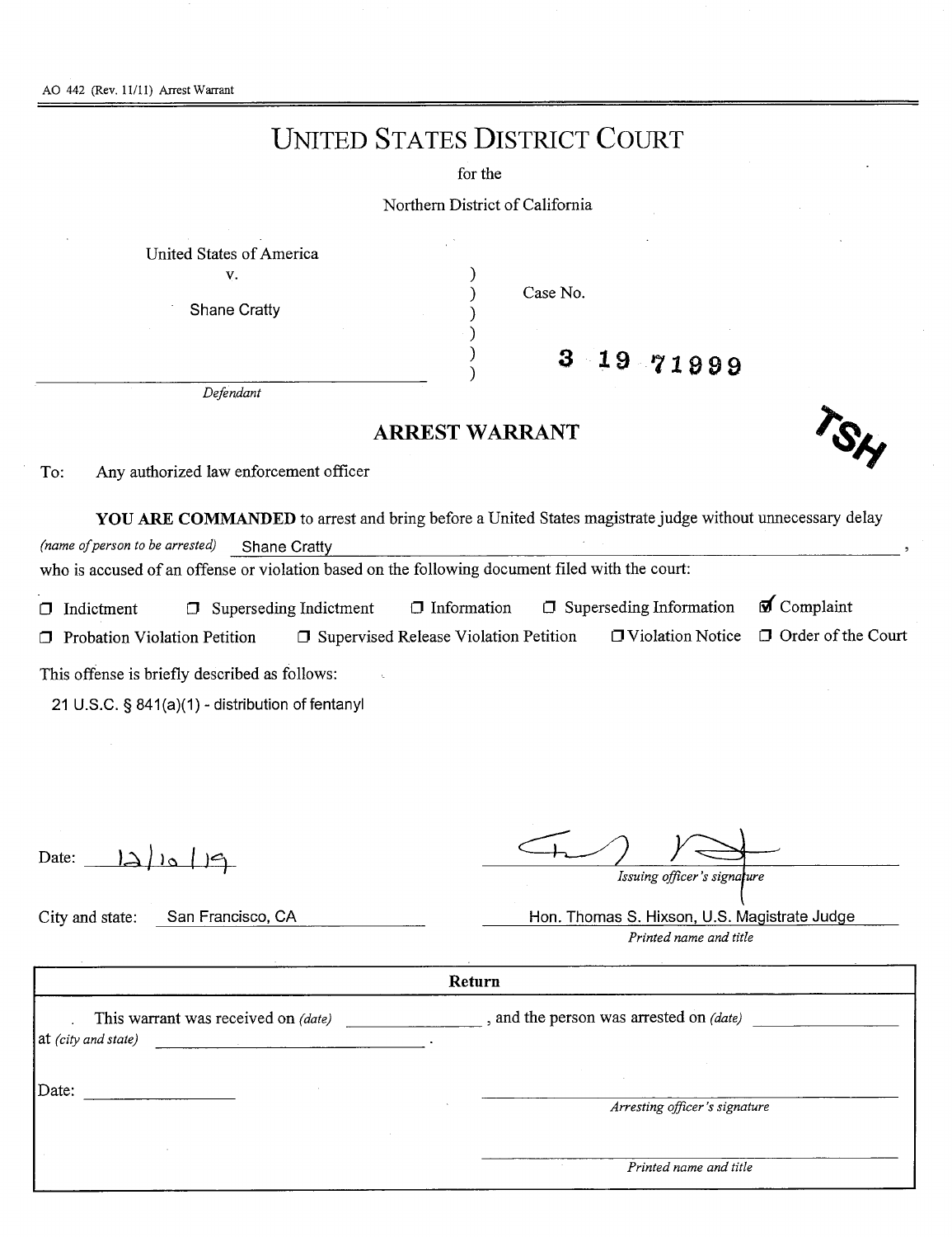# UNITED STATES DISTRICT COURT

for the

Northem District of California

) ) ) ) ) )

|  | United States of America |  |
|--|--------------------------|--|
|  |                          |  |

Shane Cratty

Case No

Defendant

s 19 ?1999



To: Any authorized law enforcement officer

YOU ARE COMMANDED to arrest and bring before a United States magistrate judge without unnecessary delay

ARREST WARRANT

| (name of person to be arrested) | <b>Shane Cratty</b> |
|---------------------------------|---------------------|
|---------------------------------|---------------------|

who is accused of an offense or violation based on the following document filed with the court:

 $\Box$  Indictment  $\Box$  Superseding Indictment  $\Box$  Information  $\Box$  Superseding Information  $\mathcal J$  Complaint

 $\Box$  Probation Violation Petition  $\Box$  Supervised Release Violation Petition  $\Box$  Violation Notice  $\Box$  Order of the Court

This offense is briefly described as follows:

21 U.S.C.  $\S$  841(a)(1) - distribution of fentanyl

Date:  $| \Delta | \ln | |$ 

Issuing officer's signa hira

City and state: San Francisco, CA Hon. Thomas S. Hixson, U.S. Magistrate Judge Printed name and title

| Return                                                     |                                         |
|------------------------------------------------------------|-----------------------------------------|
| This warrant was received on (date)<br>at (city and state) | , and the person was arrested on (date) |
| Date:                                                      | Arresting officer's signature           |
|                                                            | Printed name and title                  |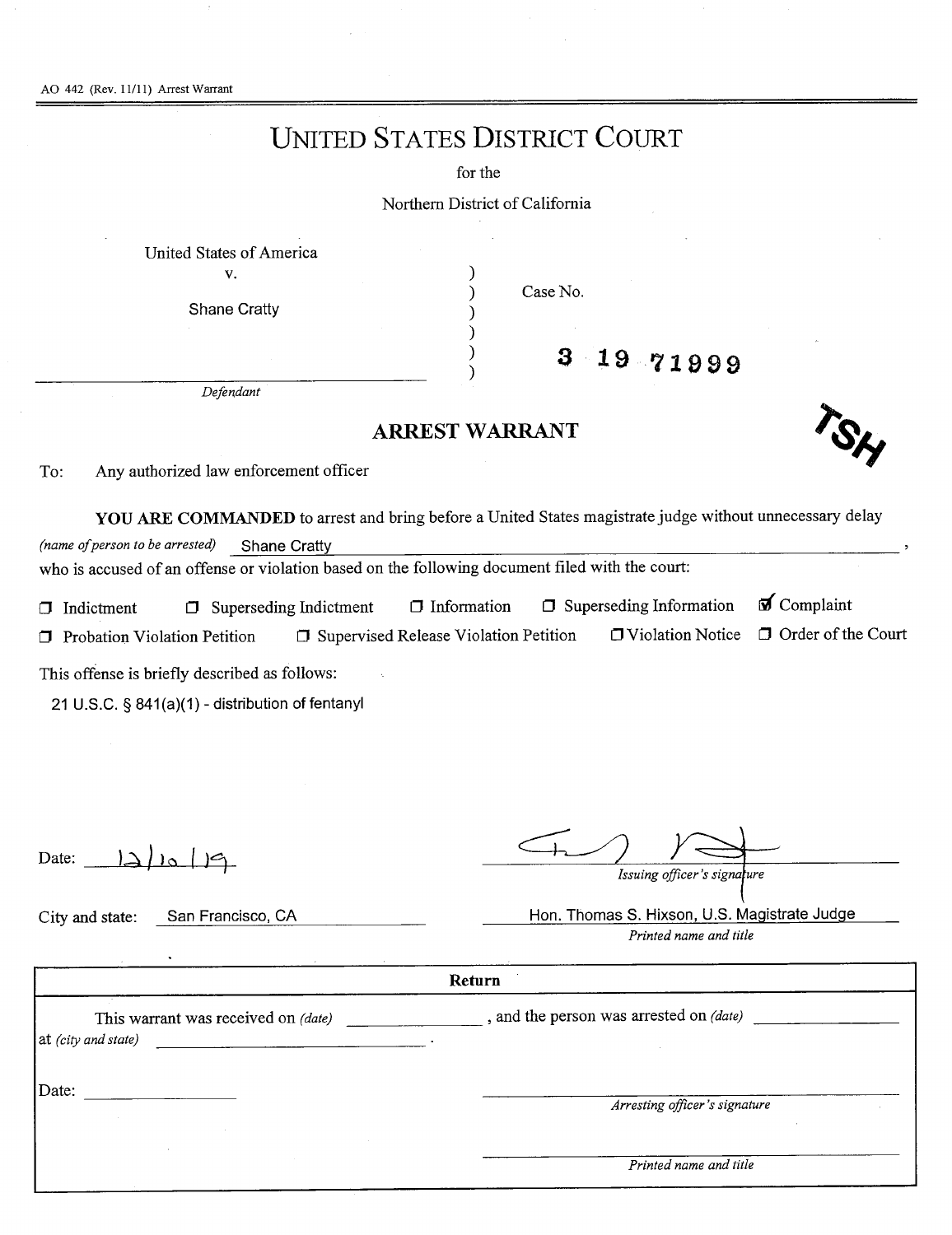This second page contains personal identifiers provided for law-enforcement use only and therefore should not be filed in court with the executed warrant unless under seal.

### (Not for Public Disclosure)

| <b>Shane Cratty</b><br>Name of defendant/offender:                                                                                                               |         |                                                                                                                      |  |  |
|------------------------------------------------------------------------------------------------------------------------------------------------------------------|---------|----------------------------------------------------------------------------------------------------------------------|--|--|
| <b>Shane Scott Cratty</b><br>Known aliases:                                                                                                                      |         |                                                                                                                      |  |  |
| Last known residence:<br>the company of the company of the company of the company of the company of the company of the company of the company                    |         |                                                                                                                      |  |  |
| Prior addresses to which defendant/offender may still have ties:                                                                                                 |         | <u> 1980 - Jan Stein Stein Stein Stein Stein Stein Stein Stein Stein Stein Stein Stein Stein Stein Stein Stein S</u> |  |  |
|                                                                                                                                                                  |         |                                                                                                                      |  |  |
| Last known employment:                                                                                                                                           |         |                                                                                                                      |  |  |
| Last known telephone numbers:                                                                                                                                    |         |                                                                                                                      |  |  |
| Place of birth:                                                                                                                                                  |         |                                                                                                                      |  |  |
| 04/25/1993<br>Date of birth:                                                                                                                                     |         |                                                                                                                      |  |  |
| 613 66 1027<br>Social Security number:                                                                                                                           |         |                                                                                                                      |  |  |
| 5' 09"<br>Height:                                                                                                                                                | Weight: | 145                                                                                                                  |  |  |
| Male<br>Sex:                                                                                                                                                     | Race:   | White                                                                                                                |  |  |
| <b>Brown</b><br>Hair:<br><u> 1980 - Johann John Stein, marwolaeth a bhaile an t-Amhair an t-Amhair an t-Amhair an t-Amhair an t-Amhair an </u>                   | Eyes:   | Hazel                                                                                                                |  |  |
| Scars, tattoos, other distinguishing marks:                                                                                                                      |         |                                                                                                                      |  |  |
|                                                                                                                                                                  |         |                                                                                                                      |  |  |
|                                                                                                                                                                  |         |                                                                                                                      |  |  |
| History of violence, weapons, drug use:<br><u> 1980 - Jan Sterling von Berling von Berling von Berling von Berling von Berling von Berling von Berling von B</u> |         |                                                                                                                      |  |  |
|                                                                                                                                                                  |         |                                                                                                                      |  |  |
| Known family, friends, and other associates (name, relation, address, phone number): _______________                                                             |         |                                                                                                                      |  |  |
|                                                                                                                                                                  |         |                                                                                                                      |  |  |
| 461149HD1<br>FBI number:                                                                                                                                         |         |                                                                                                                      |  |  |
| Complete description of auto:                                                                                                                                    |         |                                                                                                                      |  |  |
|                                                                                                                                                                  |         |                                                                                                                      |  |  |
| Investigative agency and address:                                                                                                                                |         |                                                                                                                      |  |  |
|                                                                                                                                                                  |         |                                                                                                                      |  |  |
| Name and telephone numbers (office and cell) of pretrial services or probation officer (if applicable):                                                          |         |                                                                                                                      |  |  |
|                                                                                                                                                                  |         |                                                                                                                      |  |  |
|                                                                                                                                                                  |         |                                                                                                                      |  |  |
| Date of last contact with pretrial services or probation officer (if applicable):                                                                                |         |                                                                                                                      |  |  |
|                                                                                                                                                                  |         |                                                                                                                      |  |  |
|                                                                                                                                                                  |         |                                                                                                                      |  |  |

 $\ddot{\phantom{a}}$